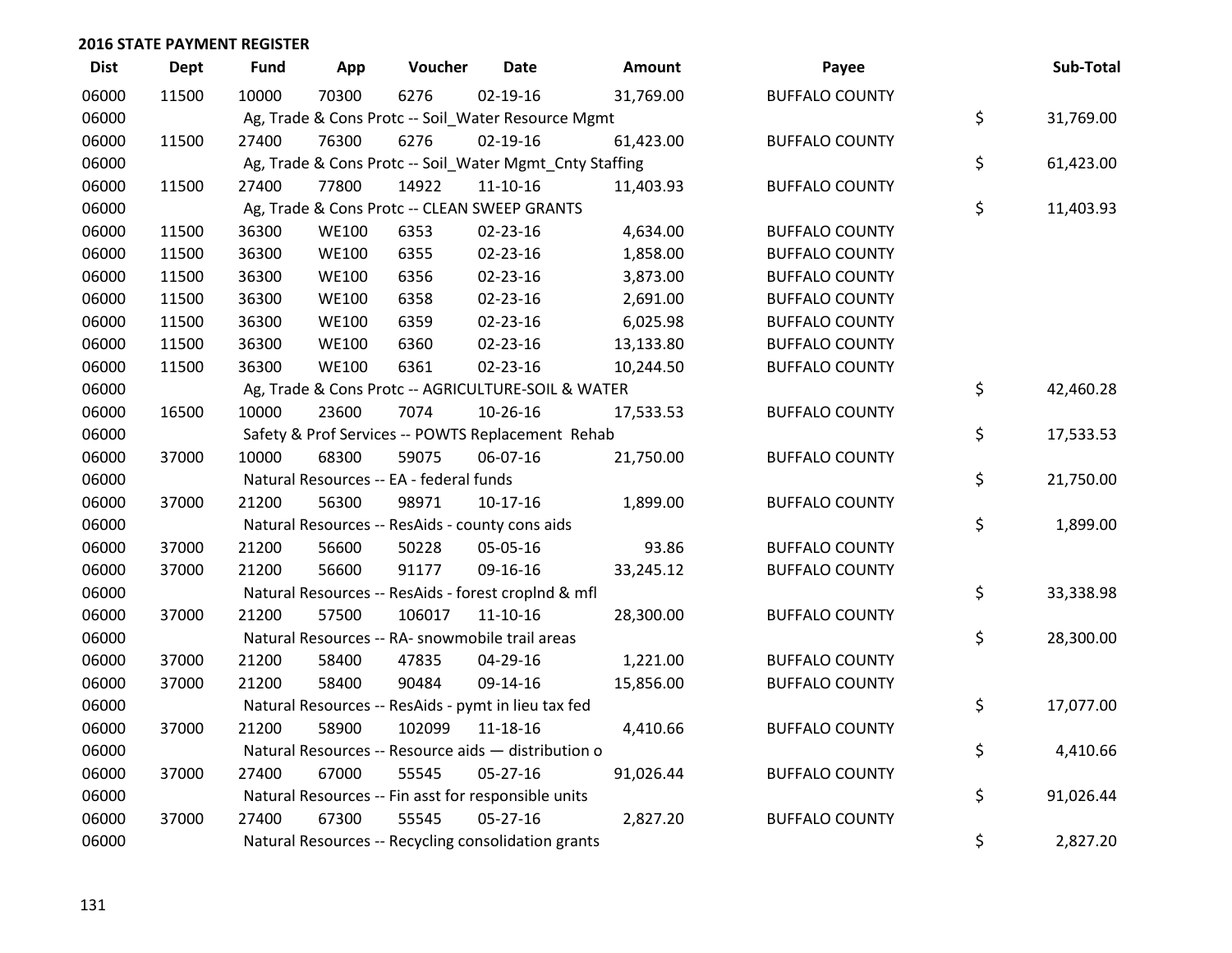| <b>Dist</b> | Dept  | <b>Fund</b> | App   | Voucher                                  | <b>Date</b>    | Amount     | Payee                    | Sub-Total        |
|-------------|-------|-------------|-------|------------------------------------------|----------------|------------|--------------------------|------------------|
| 06000       | 37000 | 36300       | TF100 | 27332                                    | 02-05-16       | 150,000.00 | <b>BUFFALO COUNTY</b>    |                  |
| 06000       | 37000 | 36300       | TF100 | 59079                                    | 06-07-16       | 50,237.34  | <b>BUFFALO COUNTY</b>    |                  |
| 06000       |       |             |       | Natural Resources -- DNR-NONPOINT SOURCE |                |            |                          | \$<br>200,237.34 |
| 06000       | 39500 | 21100       | 18500 | 26481                                    | 09-21-16       | 711.84     | <b>BUFFALO COUNTY</b>    |                  |
| 06000       | 39500 | 21100       | 18500 | 26495                                    | 09-21-16       | 1,423.68   | <b>BUFFALO COUNTY</b>    |                  |
| 06000       | 39500 | 21100       | 18500 | 31143                                    | 09-29-16       | 1,067.76   | <b>BUFFALO COUNTY</b>    |                  |
| 06000       | 39500 | 21100       | 18500 | 39624                                    | 10-20-16       | 3,985.11   | <b>BUFFALO COUNTY</b>    |                  |
| 06000       | 39500 | 21100       | 18500 | 57059                                    | 12-01-16       | 711.84     | <b>BUFFALO COUNTY</b>    |                  |
| 06000       | 39500 | 21100       | 18500 | 57105                                    | 12-01-16       | 42,232.00  | <b>BUFFALO COUNTY</b>    |                  |
| 06000       | 39500 | 21100       | 18500 | 58784                                    | 12-05-16       | 711.84     | <b>BUFFALO COUNTY</b>    |                  |
| 06000       | 39500 | 21100       | 18500 | 62789                                    | 12-20-16       | 4,000.00   | <b>BUFFALO COUNTY</b>    |                  |
| 06000       | 39500 | 21100       | 18500 | 63849                                    | 12-22-16       | 656.72     | <b>BUFFALO COUNTY</b>    |                  |
| 06000       |       |             |       | Transportation -- Hwy Sfty Loc Aid Ffd   |                |            |                          | \$<br>55,500.79  |
| 06000       | 39500 | 21100       | 19000 | 115                                      | 07-05-16       | 324,758.26 | <b>BUFFALO COUNTY</b>    |                  |
| 06000       | 39500 | 21100       | 19000 | 29069                                    | 10-03-16       | 162,379.15 | <b>BUFFALO COUNTY</b>    |                  |
| 06000       |       |             |       | Transportation -- Trans Aids To Co.-Sf   |                |            |                          | \$<br>487,137.41 |
| 06000       | 39500 | 21100       | 16800 | 88006                                    | 05-06-16       | 68,844.00  | <b>COUNTY OF BUFFALO</b> |                  |
| 06000       |       |             |       | Transportation -- Eldly&Disa Co/Aid Sf   |                |            |                          | \$<br>68,844.00  |
| 06000       | 39500 | 21100       | 17400 | 80597                                    | 05-02-16       | 6,225.56   | TREAS BUFFALO CO         |                  |
| 06000       |       |             |       | Transportation -- Disastr Damag Aid Sf   |                |            |                          | \$<br>6,225.56   |
| 06000       | 39500 | 21100       | 18500 | 71696                                    | $01-22-16$     | 515.56     | TREAS BUFFALO CO         |                  |
| 06000       | 39500 | 21100       | 18500 | 71696                                    | $01 - 22 - 16$ | 705.84     | TREAS BUFFALO CO         |                  |
| 06000       | 39500 | 21100       | 18500 | 71696                                    | $01 - 22 - 16$ | 881.16     | TREAS BUFFALO CO         |                  |
| 06000       | 39500 | 21100       | 18500 | 75925                                    | 03-09-16       | 714.12     | TREAS BUFFALO CO         |                  |
| 06000       | 39500 | 21100       | 18500 | 76208                                    | 03-11-16       | 512.28     | TREAS BUFFALO CO         |                  |
| 06000       | 39500 | 21100       | 18500 | 85357                                    | 06-22-16       | 711.84     | TREAS BUFFALO CO         |                  |
| 06000       | 39500 | 21100       | 18500 | 85357                                    | 06-22-16       | 781.50     | TREAS BUFFALO CO         |                  |
| 06000       | 39500 | 21100       | 18500 | 87736                                    | $07 - 15 - 16$ | 685.96     | TREAS BUFFALO CO         |                  |
| 06000       | 39500 | 21100       | 18500 | 87736                                    | $07 - 15 - 16$ | 800.82     | TREAS BUFFALO CO         |                  |
| 06000       | 39500 | 21100       | 18500 | 87736                                    | $07 - 15 - 16$ | 1,580.04   | TREAS BUFFALO CO         |                  |
| 06000       |       |             |       | Transportation -- Hwy Sfty Loc Aid Ffd   |                |            |                          | \$<br>7,889.12   |
| 06000       | 39500 | 21100       | 19000 | 74006                                    | 01-04-16       | 162,379.13 | <b>COUNTY OF BUFFALO</b> |                  |
| 06000       |       |             |       | Transportation -- Trans Aids To Co.-Sf   |                |            |                          | \$<br>162,379.13 |
| 06000       | 41000 | 10000       | 11600 | 92067                                    | 11-29-16       | 6,480.00   | <b>BUFFALO COUNTY</b>    |                  |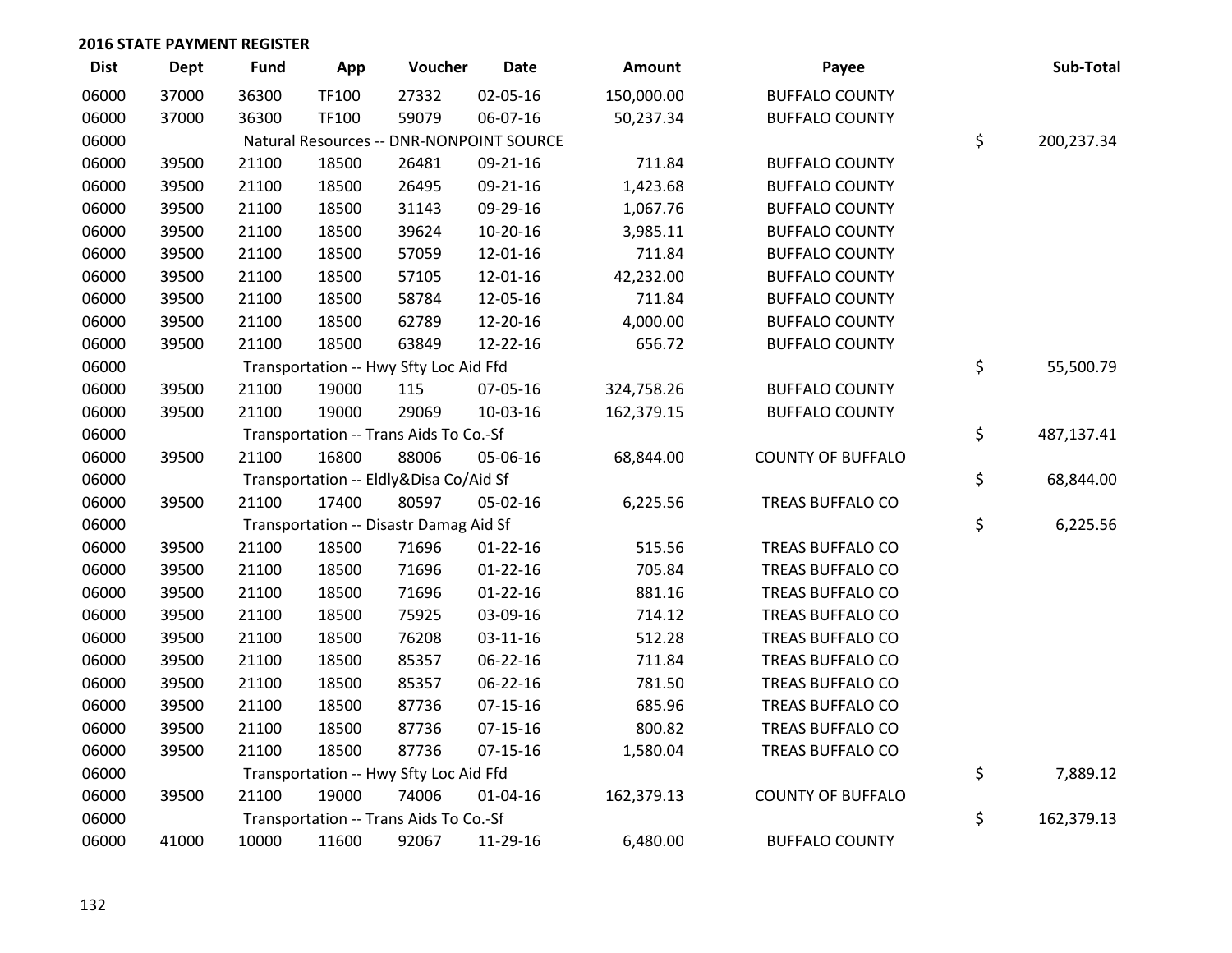| <b>Dist</b> | <b>Dept</b> | <b>Fund</b> | App   | Voucher                                   | <b>Date</b>                                       | Amount     | Payee                 | Sub-Total          |
|-------------|-------------|-------------|-------|-------------------------------------------|---------------------------------------------------|------------|-----------------------|--------------------|
| 06000       |             |             |       |                                           | Corrections -- Reimbursing counties for proba     |            |                       | \$<br>6,480.00     |
| 06000       | 41000       | 10000       | 31300 | 30348                                     | $02 - 22 - 16$                                    | 5,481.00   | <b>BUFFALO COUNTY</b> |                    |
| 06000       |             |             |       |                                           | Corrections -- Community youth and family aid     |            |                       | \$<br>5,481.00     |
| 06000       | 43500       | 10000       | 10700 | 60085                                     | 07-20-16                                          | 495.47     | <b>BUFFALO COUNTY</b> |                    |
| 06000       | 43500       | 10000       | 10700 | 92542                                     | 12-30-16                                          | 738.50     | <b>BUFFALO COUNTY</b> |                    |
| 06000       |             |             |       |                                           | Health Services -- Public health dispensaries and |            |                       | \$<br>1,233.97     |
| 06000       | 43500       | 10000       | 97500 | 36273                                     | 03-29-16                                          | 172.23     | <b>BUFFALO COUNTY</b> |                    |
| 06000       | 43500       | 10000       | 97500 | 38629                                     | $04 - 11 - 16$                                    | 805.08     | <b>BUFFALO COUNTY</b> |                    |
| 06000       |             |             |       |                                           | Health Services -- 975- GENERAL RCPT/CLRING       |            |                       | \$<br>977.31       |
| 06000       | 43500       | 10000       | 00000 | 90613                                     | $01 - 02 - 16$                                    | 61,485.00  | <b>BUFFALO CO</b>     |                    |
| 06000       | 43500       | 10000       | 00000 | 90614                                     | $01 - 04 - 16$                                    | 31,309.00  | <b>BUFFALO CO</b>     |                    |
| 06000       | 43500       | 10000       | 00000 | 90616                                     | $02 - 01 - 16$                                    | 74,135.00  | <b>BUFFALO CO</b>     |                    |
| 06000       | 43500       | 10000       | 00000 | 90618                                     | 03-01-16                                          | 53,238.00  | <b>BUFFALO CO</b>     |                    |
| 06000       | 43500       | 10000       | 00000 | 90622                                     | $04 - 01 - 16$                                    | 320,601.00 | <b>BUFFALO CO</b>     |                    |
| 06000       | 43500       | 10000       | 00000 | 90624                                     | 05-02-16                                          | 90,308.00  | <b>BUFFALO CO</b>     |                    |
| 06000       | 43500       | 10000       | 00000 | 90627                                     | 06-01-16                                          | 211,731.00 | <b>BUFFALO CO</b>     |                    |
| 06000       | 43500       | 10000       | 00000 | 90628                                     | 06-29-16                                          | 12,566.00  | <b>BUFFALO CO</b>     |                    |
| 06000       | 43500       | 10000       | 00000 | 90700                                     | 07-01-16                                          | 102,522.00 | <b>BUFFALO CO</b>     |                    |
| 06000       | 43500       | 10000       | 00000 | 90701                                     | 08-01-16                                          | 256,605.00 | <b>BUFFALO CO</b>     |                    |
| 06000       | 43500       | 10000       | 00000 | 90702                                     | 09-01-16                                          | 84,081.00  | <b>BUFFALO CO</b>     |                    |
| 06000       | 43500       | 10000       | 00000 | 90704                                     | $10-01-16$                                        | 120,182.00 | <b>BUFFALO CO</b>     |                    |
| 06000       | 43500       | 10000       | 00000 | 90705                                     | $11 - 01 - 16$                                    | 98,628.00  | <b>BUFFALO CO</b>     |                    |
| 06000       | 43500       | 10000       | 00000 | 90706                                     | 12-01-16                                          | 82,037.00  | <b>BUFFALO CO</b>     |                    |
| 06000       |             |             |       | Health Services -- State/Fed Aids         |                                                   |            |                       | \$<br>1,599,428.00 |
| 06000       | 45500       | 10000       | 20200 | 6138                                      | $02 - 11 - 16$                                    | 1,357.70   | <b>BUFFALO COUNTY</b> |                    |
| 06000       |             |             |       | Justice -- Officer training reimbursement |                                                   |            |                       | \$<br>1,357.70     |
| 06000       | 45500       | 10000       | 22100 | 14297                                     | 07-22-16                                          | 660.00     | <b>BUFFALO COUNTY</b> |                    |
| 06000       |             |             |       | Justice -- Crime laboratories, DNA        |                                                   |            |                       | \$<br>660.00       |
| 06000       | 45500       | 10000       | 23100 | 6138                                      | $02 - 11 - 16$                                    | 1,558.40   | <b>BUFFALO COUNTY</b> |                    |
| 06000       | 45500       | 10000       | 23100 | 17640                                     | $10-12-16$                                        | 2,560.00   | <b>BUFFALO COUNTY</b> |                    |
| 06000       |             |             |       | Justice -- Law enforcement train, local   |                                                   |            |                       | \$<br>4,118.40     |
| 06000       | 45500       | 10000       | 53200 | 14411                                     | $07 - 22 - 16$                                    | 13,392.04  | <b>BUFFALO COUNTY</b> |                    |
| 06000       |             |             |       | Justice -- Crime victim witness assist    |                                                   |            |                       | \$<br>13,392.04    |
| 06000       | 45500       | 10000       | 53900 | 7581                                      | 03-14-16                                          | 14,483.41  | <b>BUFFALO COUNTY</b> |                    |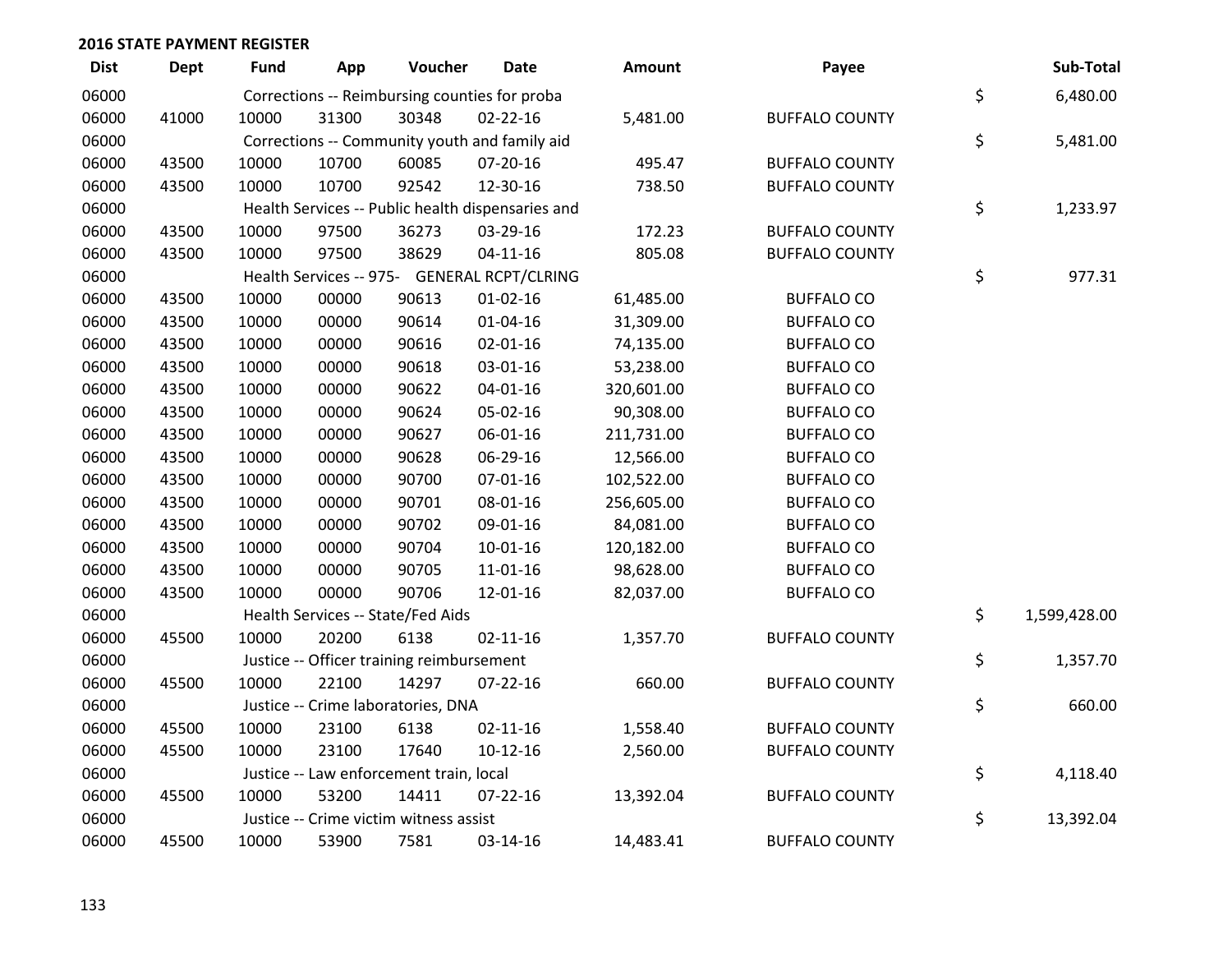| <b>Dist</b> | <b>Dept</b> | <b>Fund</b> | App                           | Voucher                                           | <b>Date</b>                                        | Amount    | Payee                 | Sub-Total       |
|-------------|-------------|-------------|-------------------------------|---------------------------------------------------|----------------------------------------------------|-----------|-----------------------|-----------------|
| 06000       |             |             |                               | Justice -- County reimb victim-witness            |                                                    |           |                       | \$<br>14,483.41 |
| 06000       | 46500       | 10000       | 30800                         | 17993                                             | $11 - 17 - 16$                                     | 3,711.45  | <b>BUFFALO COUNTY</b> |                 |
| 06000       |             |             |                               |                                                   | Military Affairs -- Emergency response equipment   |           |                       | \$<br>3,711.45  |
| 06000       | 46500       | 10000       | 33700                         | 12909                                             | 07-20-16                                           | 3,042.00  | <b>BUFFALO COUNTY</b> |                 |
| 06000       | 46500       | 10000       | 33700                         | 18588                                             | 12-06-16                                           | 3,042.00  | <b>BUFFALO COUNTY</b> |                 |
| 06000       |             |             |                               | Military Affairs -- Local emer planning grants    |                                                    |           |                       | \$<br>6,084.00  |
| 06000       | 46500       | 10000       | 34200                         | 5020                                              | $01-27-16$                                         | 6,889.99  | <b>BUFFALO COUNTY</b> |                 |
| 06000       | 46500       | 10000       | 34200                         | 5570                                              | 02-04-16                                           | 3,050.00  | <b>BUFFALO COUNTY</b> |                 |
| 06000       | 46500       | 10000       | 34200                         | 13848                                             | 08-16-16                                           | 8,425.10  | <b>BUFFALO COUNTY</b> |                 |
| 06000       | 46500       | 10000       | 34200                         | 18657                                             | 12-06-16                                           | 9,102.38  | <b>BUFFALO COUNTY</b> |                 |
| 06000       |             |             |                               | Military Affairs -- Federal aid, local assistance |                                                    |           |                       | \$<br>27,467.47 |
| 06000       | 46500       | 10000       | 35000                         | 5969                                              | 02-09-16                                           | 23,373.76 | <b>BUFFALO COUNTY</b> |                 |
| 06000       |             |             |                               |                                                   | Military Affairs -- Federal aid, homeland security |           |                       | \$<br>23,373.76 |
| 06000       | 48500       | 15200       | 12700                         | 13950                                             | 06-30-16                                           | 50.00     | <b>BUFFALO COUNTY</b> |                 |
| 06000       |             |             |                               | Veterans Affairs -- Grants to counties            |                                                    |           |                       | \$<br>50.00     |
| 06000       | 48500       | 58200       | 26700                         | 13950                                             | 06-30-16                                           | 225.00    | <b>BUFFALO COUNTY</b> |                 |
| 06000       |             |             |                               | Veterans Affairs -- County grants                 |                                                    |           |                       | \$<br>225.00    |
| 06000       | 48500       | 58200       | 28000                         | 21149                                             | 11-23-16                                           | 1,088.78  | <b>BUFFALO COUNTY</b> |                 |
| 06000       |             |             |                               |                                                   | Veterans Affairs -- Veterans transportation grant  |           |                       | \$<br>1,088.78  |
| 06000       | 48500       | 58300       | 37000                         | 13950                                             | 06-30-16                                           | 225.00    | <b>BUFFALO COUNTY</b> |                 |
| 06000       |             |             |                               | Veterans Affairs -- County grants                 |                                                    |           |                       | \$<br>225.00    |
| 06000       | 50500       | 10000       | 14200                         | 29353                                             | 09-08-16                                           | 49,293.75 | <b>BUFFALO COUNTY</b> |                 |
| 06000       | 50500       | 10000       | 14200                         | 35101                                             | 11-25-16                                           | 49,293.75 | <b>BUFFALO COUNTY</b> |                 |
| 06000       |             |             | Administration -- Federal aid |                                                   |                                                    |           |                       | \$<br>98,587.50 |
| 06000       | 50500       | 10000       | 15500                         | 11500                                             | $02 - 17 - 16$                                     | 1,073.62  | <b>BUFFALO COUNTY</b> |                 |
| 06000       | 50500       | 10000       | 15500                         | 15243                                             | 03-30-16                                           | 1,137.77  | <b>BUFFALO COUNTY</b> |                 |
| 06000       | 50500       | 10000       | 15500                         | 15455                                             | $04 - 01 - 16$                                     | 1,914.15  | <b>BUFFALO COUNTY</b> |                 |
| 06000       | 50500       | 10000       | 15500                         | 16303                                             | $04 - 15 - 16$                                     | 1,283.95  | <b>BUFFALO COUNTY</b> |                 |
| 06000       | 50500       | 10000       | 15500                         | 19150                                             | $05-17-16$                                         | 1,041.58  | <b>BUFFALO COUNTY</b> |                 |
| 06000       | 50500       | 10000       | 15500                         | 20752                                             | 06-01-16                                           | 1,167.80  | <b>BUFFALO COUNTY</b> |                 |
| 06000       | 50500       | 10000       | 15500                         | 24402                                             | $07-18-16$                                         | 696.85    | <b>BUFFALO COUNTY</b> |                 |
| 06000       | 50500       | 10000       | 15500                         | 27519                                             | 08-17-16                                           | 905.65    | <b>BUFFALO COUNTY</b> |                 |
| 06000       | 50500       | 10000       | 15500                         | 28797                                             | 09-01-16                                           | 1,663.79  | <b>BUFFALO COUNTY</b> |                 |
| 06000       | 50500       | 10000       | 15500                         | 31035                                             | 09-29-16                                           | 315.39    | <b>BUFFALO COUNTY</b> |                 |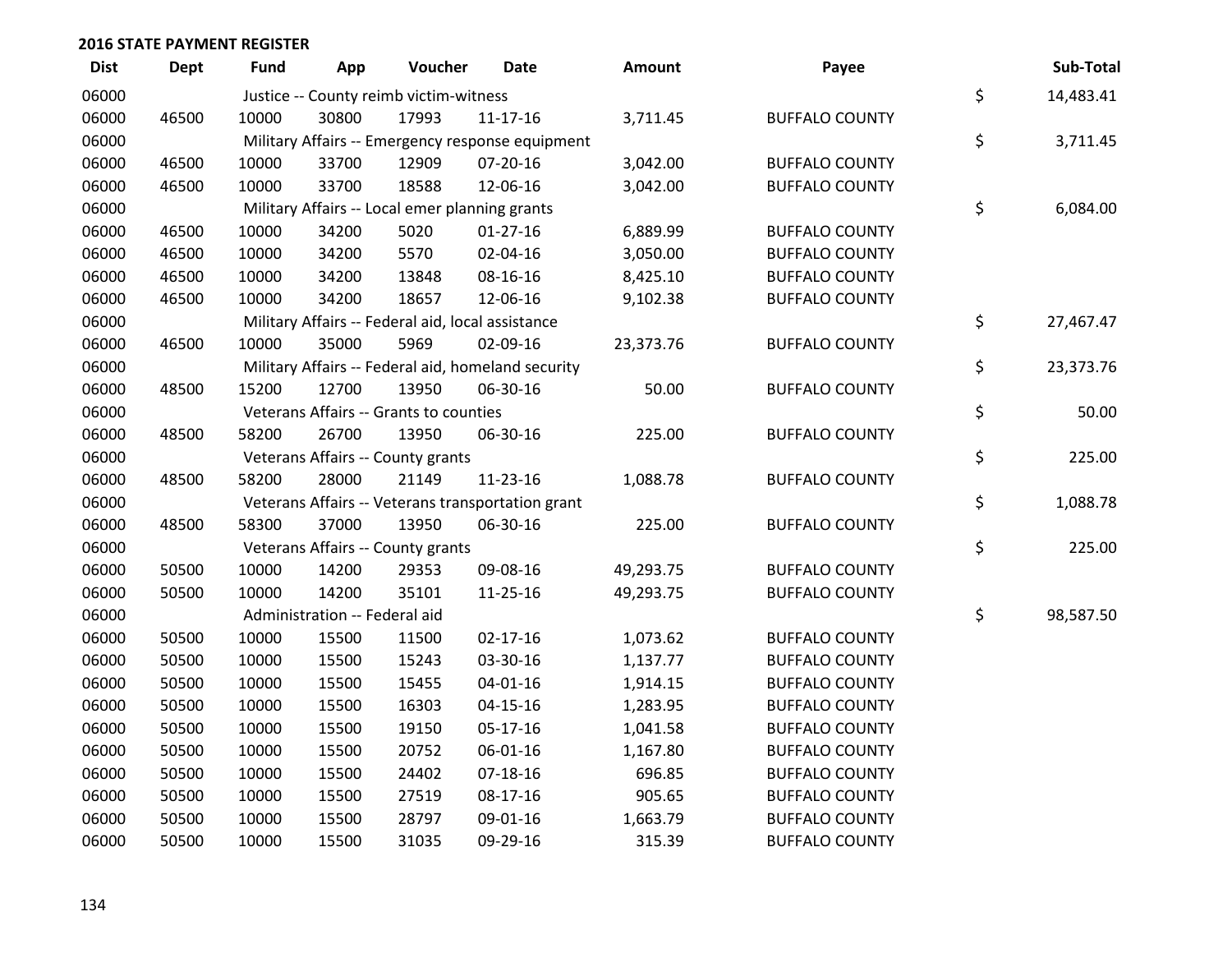| <b>Dist</b> | <b>Dept</b> | <b>Fund</b> | App                                  | Voucher                                         | <b>Date</b>                                    | Amount       | Payee                 | Sub-Total          |
|-------------|-------------|-------------|--------------------------------------|-------------------------------------------------|------------------------------------------------|--------------|-----------------------|--------------------|
| 06000       | 50500       | 10000       | 15500                                | 37654                                           | 12-15-16                                       | 352.27       | <b>BUFFALO COUNTY</b> |                    |
| 06000       | 50500       | 10000       | 15500                                | 37662                                           | 12-15-16                                       | 1,072.76     | <b>BUFFALO COUNTY</b> |                    |
| 06000       |             |             |                                      | Administration -- Federal aid, local assistance |                                                |              |                       | \$<br>12,625.58    |
| 06000       | 50500       | 23500       | 37100                                | 11500                                           | $02 - 17 - 16$                                 | 1,793.98     | <b>BUFFALO COUNTY</b> |                    |
| 06000       | 50500       | 23500       | 37100                                | 15243                                           | 03-30-16                                       | 1,085.72     | <b>BUFFALO COUNTY</b> |                    |
| 06000       | 50500       | 23500       | 37100                                | 15455                                           | $04 - 01 - 16$                                 | 3,414.06     | <b>BUFFALO COUNTY</b> |                    |
| 06000       | 50500       | 23500       | 37100                                | 16303                                           | $04 - 15 - 16$                                 | 1,857.74     | <b>BUFFALO COUNTY</b> |                    |
| 06000       | 50500       | 23500       | 37100                                | 19150                                           | 05-17-16                                       | 52.23        | <b>BUFFALO COUNTY</b> |                    |
| 06000       | 50500       | 23500       | 37100                                | 24402                                           | $07-18-16$                                     | 85.27        | <b>BUFFALO COUNTY</b> |                    |
| 06000       | 50500       | 23500       | 37100                                | 27519                                           | 08-17-16                                       | 42.41        | <b>BUFFALO COUNTY</b> |                    |
| 06000       | 50500       | 23500       | 37100                                | 28797                                           | 09-01-16                                       | 463.63       | <b>BUFFALO COUNTY</b> |                    |
| 06000       | 50500       | 23500       | 37100                                | 31035                                           | 09-29-16                                       | 1,435.73     | <b>BUFFALO COUNTY</b> |                    |
| 06000       | 50500       | 23500       | 37100                                | 37654                                           | 12-15-16                                       | 3,081.26     | <b>BUFFALO COUNTY</b> |                    |
| 06000       | 50500       | 23500       | 37100                                | 37662                                           | 12-15-16                                       | 798.93       | <b>BUFFALO COUNTY</b> |                    |
| 06000       |             |             |                                      |                                                 | Administration -- Low-income assistance grants |              |                       | \$<br>14,110.96    |
| 06000       | 50500       | 26900       | 16600                                | 13199                                           | 03-23-16                                       | 1,000.00     | <b>BUFFALO COUNTY</b> |                    |
| 06000       | 50500       | 26900       | 16600                                | 13413                                           | 03-24-16                                       | 77,000.00    | <b>BUFFALO COUNTY</b> |                    |
| 06000       | 50500       | 26900       | 16600                                | 18803                                           | 05-16-16                                       | 25,000.00    | <b>BUFFALO COUNTY</b> |                    |
| 06000       | 50500       | 26900       | 16600                                | 32501                                           | 12-05-16                                       | 25,000.00    | <b>BUFFALO COUNTY</b> |                    |
| 06000       |             |             | Administration -- Land               |                                                 |                                                |              |                       | \$<br>128,000.00   |
| 06000       | 83500       | 10000       | 10500                                | 5431                                            | $07 - 25 - 16$                                 | 131,407.36   | <b>BUFFALO COUNTY</b> |                    |
| 06000       | 83500       | 10000       | 10500                                | 12949                                           | $11 - 21 - 16$                                 | 272,547.96   | <b>BUFFALO COUNTY</b> |                    |
| 06000       |             |             |                                      | Revenue -- County and Municipal Aid             |                                                |              |                       | \$<br>403,955.32   |
| 06000       | 83500       | 10000       | 10900                                | 7198                                            | $07 - 25 - 16$                                 | 16,147.00    | <b>BUFFALO COUNTY</b> |                    |
| 06000       |             |             |                                      | Revenue -- State Aid, Tax Exempt Proprty        |                                                |              |                       | \$<br>16,147.00    |
| 06000       | 83500       | 10000       | 11000                                | 12949                                           | $11 - 21 - 16$                                 | 464,606.91   | <b>BUFFALO COUNTY</b> |                    |
| 06000       |             |             |                                      | Revenue -- Public Utility Distribution          |                                                |              |                       | \$<br>464,606.91   |
| 06000       | 83500       | 10000       | 30200                                | 5001                                            | $07 - 25 - 16$                                 | 484,838.44   | <b>BUFFALO COUNTY</b> |                    |
| 06000       | 83500       | 10000       | 30200                                | 5145                                            | $07 - 25 - 16$                                 | 1,779,511.09 | <b>BUFFALO COUNTY</b> |                    |
| 06000       |             |             |                                      | Revenue -- School Lvy Tx/First Dollar Cr        |                                                |              |                       | \$<br>2,264,349.53 |
| 06000       | 83500       | 52100       | 36300                                | 3404                                            | 03-29-16                                       | 452,589.71   | <b>BUFFALO COUNTY</b> |                    |
| 06000       |             |             |                                      | Revenue -- Lottery & Gaming Credit              |                                                |              |                       | \$<br>452,589.71   |
| 06000       |             |             | <b>District Total Appropriations</b> |                                                 |                                                |              |                       | \$<br>6,918,242.17 |
| 06002       | 16500       | 10000       | 22500                                | 3508                                            | 06-27-16                                       | 1,100.72     | ALMA, TOWN OF         |                    |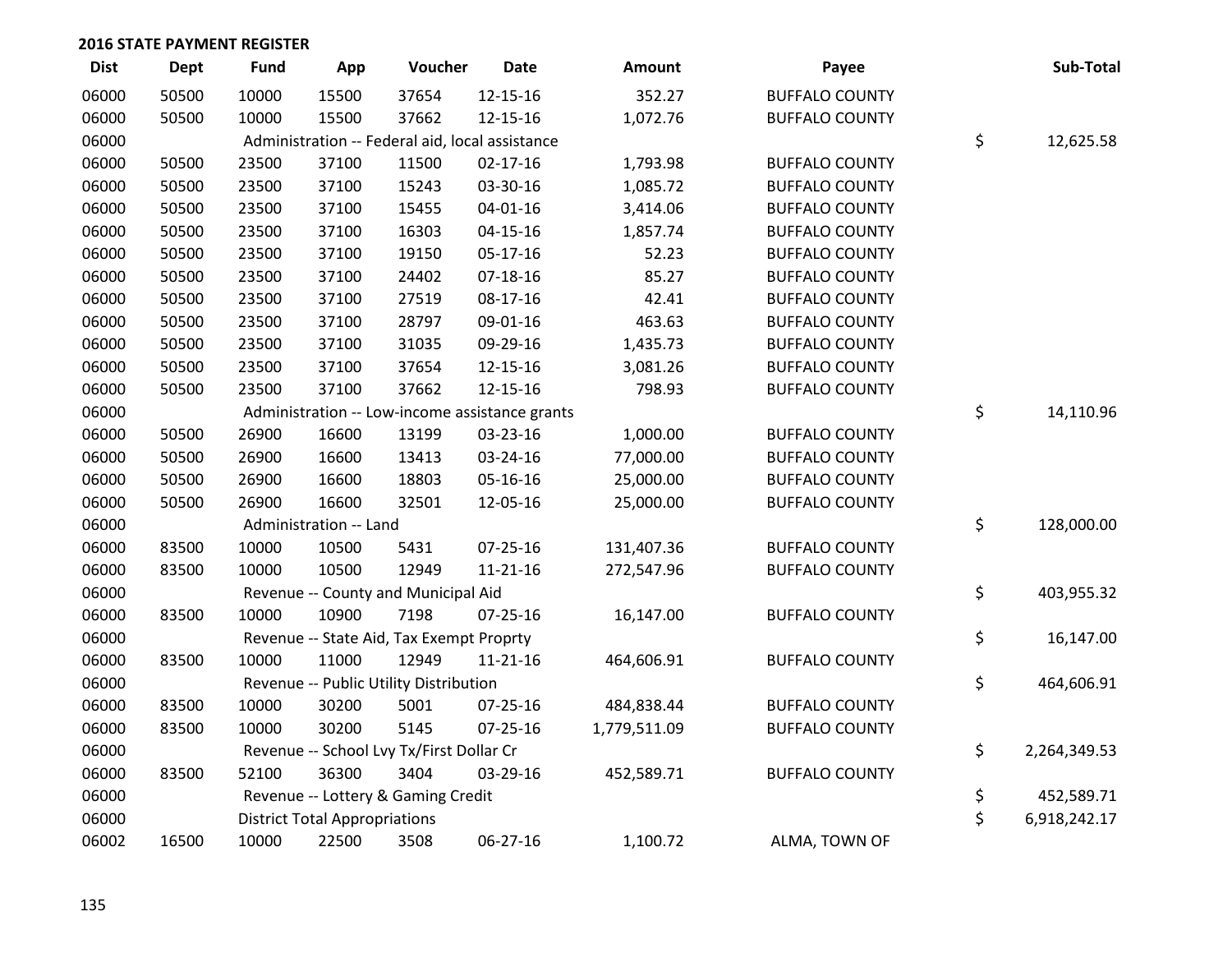| <b>Dist</b> | <b>Dept</b> | <b>Fund</b> | App                                  | Voucher                                             | <b>Date</b>    | <b>Amount</b> | Payee                    | Sub-Total       |
|-------------|-------------|-------------|--------------------------------------|-----------------------------------------------------|----------------|---------------|--------------------------|-----------------|
| 06002       |             |             |                                      | Safety & Prof Services -- Fire dues distribution    |                |               |                          | \$<br>1,100.72  |
| 06002       | 37000       | 10000       | 50300                                | 29048                                               | $02 - 12 - 16$ | 6.91          | ALMA, TOWN OF            |                 |
| 06002       |             |             |                                      | Natural Resources -- Aids in lieu of taxes - gener  |                |               |                          | \$<br>6.91      |
| 06002       | 37000       | 21200       | 16600                                | 62993                                               | 06-20-16       | 3,690.97      | ALMA, TOWN OF            |                 |
| 06002       |             |             |                                      | Natural Resources -- Gen program ops-state funds-FR |                |               |                          | \$<br>3,690.97  |
| 06002       | 37000       | 21200       | 57100                                | 62993                                               | 06-20-16       | 1,658.58      | ALMA, TOWN OF            |                 |
| 06002       |             |             |                                      | Natural Resources -- ResAids - cnty forst, cl & mfl |                |               |                          | \$<br>1,658.58  |
| 06002       | 37000       | 21200       | 58900                                | 102100                                              | 11-18-16       | 819.67        | ALMA, TOWN OF            |                 |
| 06002       |             |             |                                      | Natural Resources -- Resource aids - distribution o |                |               |                          | \$<br>819.67    |
| 06002       | 39500       | 21100       | 19100                                | 304                                                 | 07-05-16       | 10,041.12     | ALMA, TOWN OF            |                 |
| 06002       | 39500       | 21100       | 19100                                | 29376                                               | 10-03-16       | 10,041.12     | ALMA, TOWN OF            |                 |
| 06002       | 39500       | 21100       | 19100                                | 76123                                               | $01 - 04 - 16$ | 10,041.12     | <b>TOWN OF ALMA</b>      |                 |
| 06002       | 39500       | 21100       | 19100                                | 84123                                               | 04-04-16       | 10,041.12     | TOWN OF ALMA             |                 |
| 06002       |             |             |                                      | Transportation -- Trns Aids To Mnc.-Sf              |                |               |                          | \$<br>40,164.48 |
| 06002       | 83500       | 10000       | 10500                                | 5408                                                | 07-25-16       | 3,258.90      | ALMA, TOWN OF            |                 |
| 06002       | 83500       | 10000       | 10500                                | 12926                                               | $11 - 21 - 16$ | 18,454.55     | ALMA, TOWN OF            |                 |
| 06002       |             |             |                                      | Revenue -- County and Municipal Aid                 |                |               |                          | \$<br>21,713.45 |
| 06002       | 83500       | 10000       | 10900                                | 7380                                                | $07 - 25 - 16$ | 2.00          | ALMA, TOWN OF            |                 |
| 06002       |             |             |                                      | Revenue -- State Aid, Tax Exempt Proprty            |                |               |                          | \$<br>2.00      |
| 06002       | 83500       | 10000       | 11000                                | 12926                                               | $11 - 21 - 16$ | 12.54         | ALMA, TOWN OF            |                 |
| 06002       |             |             |                                      | Revenue -- Public Utility Distribution              |                |               |                          | \$<br>12.54     |
| 06002       | 83500       | 52100       | 36300                                | 2934                                                | 03-29-16       | 429.82        | ALMA, TOWN OF            |                 |
| 06002       |             |             |                                      | Revenue -- Lottery & Gaming Credit                  |                |               |                          | \$<br>429.82    |
| 06002       |             |             | <b>District Total Appropriations</b> |                                                     |                |               |                          | \$<br>69,599.14 |
| 06004       | 16500       | 10000       | 22500                                | 3509                                                | 06-27-16       | 1,715.37      | TOWN OF BELVIDERE        |                 |
| 06004       |             |             |                                      | Safety & Prof Services -- Fire dues distribution    |                |               |                          | \$<br>1,715.37  |
| 06004       | 37000       | 21200       | 16600                                | 62994                                               | 06-20-16       | 1,533.69      | TOWN OF BELVIDERE        |                 |
| 06004       |             |             |                                      | Natural Resources -- Gen program ops-state funds-FR |                |               |                          | \$<br>1,533.69  |
| 06004       | 37000       | 21200       | 57100                                | 62994                                               | 06-20-16       | 689.17        | TOWN OF BELVIDERE        |                 |
| 06004       |             |             |                                      | Natural Resources -- ResAids - cnty forst, cl & mfl |                |               |                          | \$<br>689.17    |
| 06004       | 37000       | 21200       | 57900                                | 45393                                               | $04 - 21 - 16$ | 1.32          | TOWN OF BELVIDERE        |                 |
| 06004       |             |             |                                      | Natural Resources -- Aids in lieu of taxes - sum s  |                |               |                          | \$<br>1.32      |
| 06004       | 39500       | 21100       | 19100                                | 305                                                 | 07-05-16       | 16,900.35     | <b>TOWN OF BELVIDERE</b> |                 |
| 06004       | 39500       | 21100       | 19100                                | 29377                                               | 10-03-16       | 16,900.35     | TOWN OF BELVIDERE        |                 |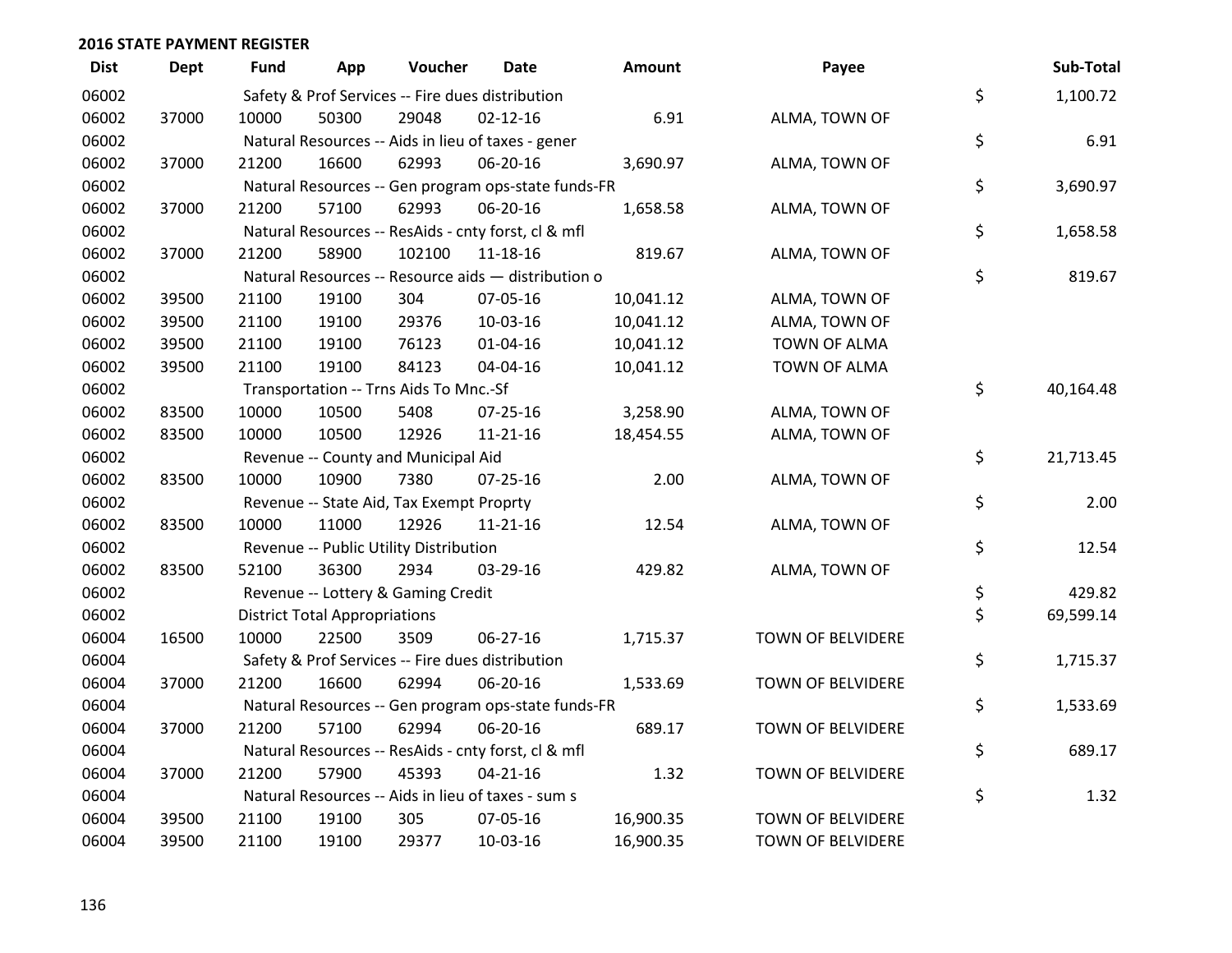| <b>Dist</b> | <b>Dept</b> | <b>Fund</b> | App                                  | Voucher                                  | <b>Date</b>                                         | Amount    | Payee                    | Sub-Total        |
|-------------|-------------|-------------|--------------------------------------|------------------------------------------|-----------------------------------------------------|-----------|--------------------------|------------------|
| 06004       | 39500       | 21100       | 19100                                | 76124                                    | $01 - 04 - 16$                                      | 16,900.35 | <b>TOWN OF BELVIDERE</b> |                  |
| 06004       | 39500       | 21100       | 19100                                | 84124                                    | 04-04-16                                            | 16,900.35 | TOWN OF BELVIDERE        |                  |
| 06004       |             |             |                                      | Transportation -- Trns Aids To Mnc.-Sf   |                                                     |           |                          | \$<br>67,601.40  |
| 06004       | 50500       | 10000       | 17400                                | 17030                                    | 04-28-16                                            | 73,698.00 | <b>TOWN OF BELVIDERE</b> |                  |
| 06004       |             |             |                                      |                                          | Administration -- HV trans In annual impact fee     |           |                          | \$<br>73,698.00  |
| 06004       | 83500       | 10000       | 10500                                | 5409                                     | $07 - 25 - 16$                                      | 17,027.32 | <b>TOWN OF BELVIDERE</b> |                  |
| 06004       | 83500       | 10000       | 10500                                | 12927                                    | $11 - 21 - 16$                                      | 20,798.56 | TOWN OF BELVIDERE        |                  |
| 06004       |             |             |                                      | Revenue -- County and Municipal Aid      |                                                     |           |                          | \$<br>37,825.88  |
| 06004       | 83500       | 10000       | 11000                                | 12927                                    | $11 - 21 - 16$                                      | 71,067.88 | <b>TOWN OF BELVIDERE</b> |                  |
| 06004       |             |             |                                      | Revenue -- Public Utility Distribution   |                                                     |           |                          | \$<br>71,067.88  |
| 06004       |             |             | <b>District Total Appropriations</b> |                                          |                                                     |           |                          | \$<br>254,132.71 |
| 06006       | 16500       | 10000       | 22500                                | 3510                                     | 06-27-16                                            | 2,372.50  | <b>TOWN OF BUFFALO</b>   |                  |
| 06006       |             |             |                                      |                                          | Safety & Prof Services -- Fire dues distribution    |           |                          | \$<br>2,372.50   |
| 06006       | 37000       | 10000       | 50300                                | 28821                                    | $02 - 12 - 16$                                      | 435.45    | <b>TOWN OF BUFFALO</b>   |                  |
| 06006       |             |             |                                      |                                          | Natural Resources -- Aids in lieu of taxes - gener  |           |                          | \$<br>435.45     |
| 06006       | 37000       | 21200       | 16600                                | 62995                                    | 06-20-16                                            | 880.10    | <b>TOWN OF BUFFALO</b>   |                  |
| 06006       |             |             |                                      |                                          | Natural Resources -- Gen program ops-state funds-FR |           |                          | \$<br>880.10     |
| 06006       | 37000       | 21200       | 57100                                | 62995                                    | 06-20-16                                            | 397.07    | <b>TOWN OF BUFFALO</b>   |                  |
| 06006       |             |             |                                      |                                          | Natural Resources -- ResAids - cnty forst, cl & mfl |           |                          | \$<br>397.07     |
| 06006       | 37000       | 21200       | 58900                                | 102101                                   | $11 - 18 - 16$                                      | 5.20      | TOWN OF BUFFALO          |                  |
| 06006       |             |             |                                      |                                          | Natural Resources -- Resource aids - distribution o |           |                          | \$<br>5.20       |
| 06006       | 39500       | 21100       | 19100                                | 306                                      | 07-05-16                                            | 15,507.58 | TOWN OF BUFFALO          |                  |
| 06006       | 39500       | 21100       | 19100                                | 29378                                    | 10-03-16                                            | 15,507.60 | <b>TOWN OF BUFFALO</b>   |                  |
| 06006       | 39500       | 21100       | 19100                                | 76125                                    | $01 - 04 - 16$                                      | 15,507.58 | <b>TOWN OF BUFFALO</b>   |                  |
| 06006       | 39500       | 21100       | 19100                                | 84125                                    | 04-04-16                                            | 15,507.58 | <b>TOWN OF BUFFALO</b>   |                  |
| 06006       |             |             |                                      | Transportation -- Trns Aids To Mnc.-Sf   |                                                     |           |                          | \$<br>62,030.34  |
| 06006       | 50500       | 10000       | 17400                                | 17031                                    | 04-28-16                                            | 71,788.00 | TOWN OF BUFFALO          |                  |
| 06006       |             |             |                                      |                                          | Administration -- HV trans In annual impact fee     |           |                          | \$<br>71,788.00  |
| 06006       | 83500       | 10000       | 10500                                | 5410                                     | $07 - 25 - 16$                                      | 5,401.06  | <b>TOWN OF BUFFALO</b>   |                  |
| 06006       | 83500       | 10000       | 10500                                | 12928                                    | $11 - 21 - 16$                                      | 30,606.02 | TOWN OF BUFFALO          |                  |
| 06006       |             |             |                                      | Revenue -- County and Municipal Aid      |                                                     |           |                          | \$<br>36,007.08  |
| 06006       | 83500       | 10000       | 10900                                | 7381                                     | $07 - 25 - 16$                                      | 230.00    | <b>TOWN OF BUFFALO</b>   |                  |
| 06006       |             |             |                                      | Revenue -- State Aid, Tax Exempt Proprty |                                                     |           |                          | \$<br>230.00     |
| 06006       |             |             | <b>District Total Appropriations</b> |                                          |                                                     |           |                          | \$<br>174,145.74 |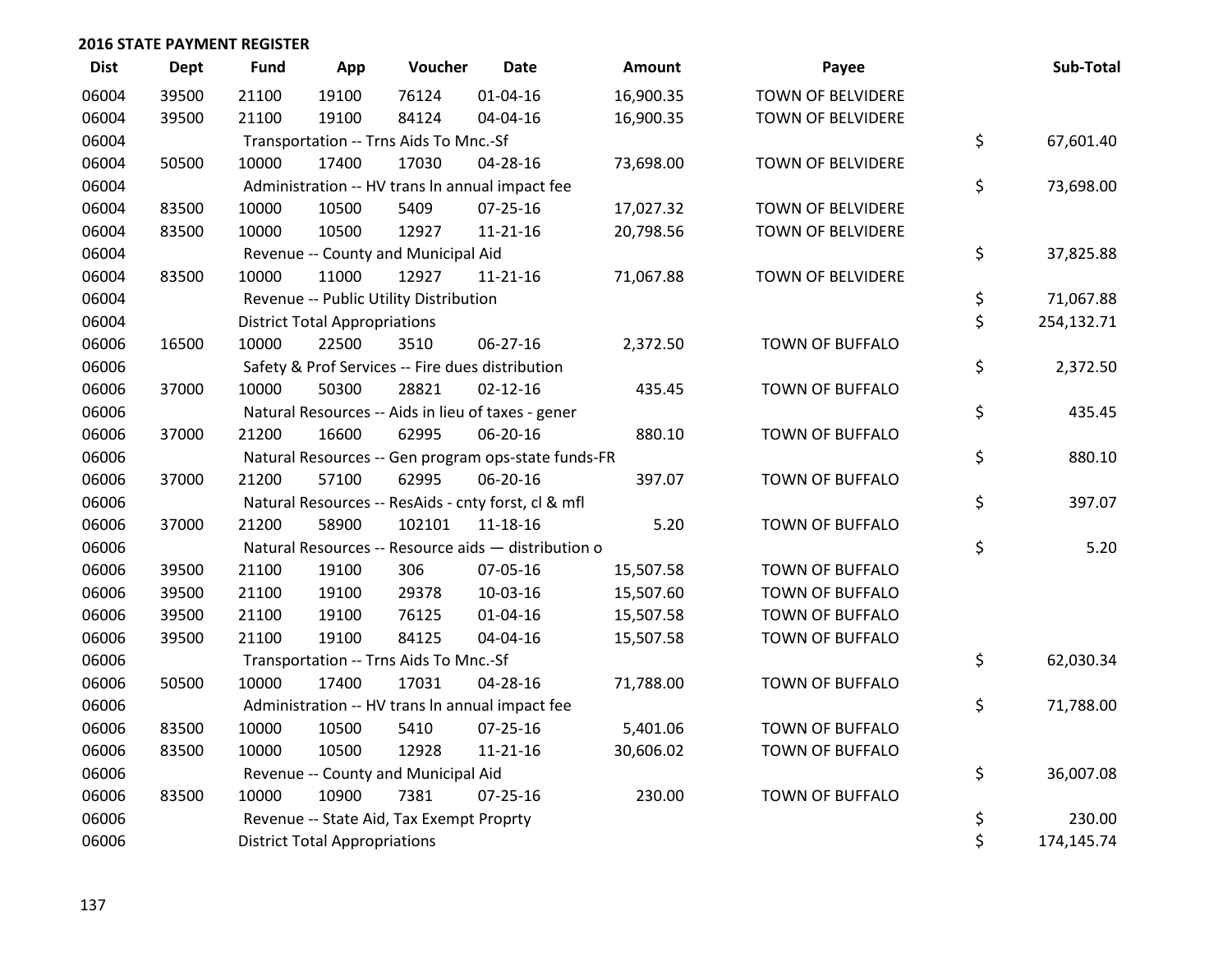| <b>Dist</b> | <b>Dept</b> | <b>Fund</b> | App                                  | Voucher                                             | Date           | <b>Amount</b> | Payee                 | Sub-Total       |
|-------------|-------------|-------------|--------------------------------------|-----------------------------------------------------|----------------|---------------|-----------------------|-----------------|
| 06008       | 16500       | 10000       | 22500                                | 3511                                                | 06-27-16       | 933.06        | <b>TOWN OF CANTON</b> |                 |
| 06008       |             |             |                                      | Safety & Prof Services -- Fire dues distribution    |                |               |                       | \$<br>933.06    |
| 06008       | 37000       | 10000       | 50300                                | 28928                                               | $02 - 12 - 16$ | 1,382.02      | TOWN OF CANTON        |                 |
| 06008       | 37000       | 10000       | 50300                                | 45748                                               | $04 - 21 - 16$ | 114.06        | <b>TOWN OF CANTON</b> |                 |
| 06008       |             |             |                                      | Natural Resources -- Aids in lieu of taxes - gener  |                |               |                       | \$<br>1,496.08  |
| 06008       | 37000       | 21200       | 16600                                | 62996                                               | 06-20-16       | 2,115.02      | TOWN OF CANTON        |                 |
| 06008       |             |             |                                      | Natural Resources -- Gen program ops-state funds-FR |                |               |                       | \$<br>2,115.02  |
| 06008       | 37000       | 21200       | 57100                                | 62996                                               | 06-20-16       | 957.78        | <b>TOWN OF CANTON</b> |                 |
| 06008       |             |             |                                      | Natural Resources -- ResAids - cnty forst, cl & mfl |                |               |                       | \$<br>957.78    |
| 06008       | 37000       | 21200       | 57900                                | 45749                                               | $04 - 21 - 16$ | 469.22        | TOWN OF CANTON        |                 |
| 06008       |             |             |                                      | Natural Resources -- Aids in lieu of taxes - sum s  |                |               |                       | \$<br>469.22    |
| 06008       | 37000       | 21200       | 58900                                | 102102                                              | 11-18-16       | 2,951.71      | <b>TOWN OF CANTON</b> |                 |
| 06008       |             |             |                                      | Natural Resources -- Resource aids - distribution o |                |               |                       | \$<br>2,951.71  |
| 06008       | 39500       | 21100       | 19100                                | 307                                                 | 07-05-16       | 16,201.21     | TOWN OF CANTON        |                 |
| 06008       | 39500       | 21100       | 19100                                | 29379                                               | 10-03-16       | 16,201.23     | TOWN OF CANTON        |                 |
| 06008       | 39500       | 21100       | 19100                                | 76126                                               | $01 - 04 - 16$ | 16,201.21     | <b>TOWN OF CANTON</b> |                 |
| 06008       | 39500       | 21100       | 19100                                | 84126                                               | 04-04-16       | 16,201.21     | TOWN OF CANTON        |                 |
| 06008       |             |             |                                      | Transportation -- Trns Aids To Mnc.-Sf              |                |               |                       | \$<br>64,804.86 |
| 06008       | 83500       | 10000       | 10500                                | 5411                                                | 07-25-16       | 3,264.15      | TOWN OF CANTON        |                 |
| 06008       | 83500       | 10000       | 10500                                | 12929                                               | $11 - 21 - 16$ | 17,698.27     | <b>TOWN OF CANTON</b> |                 |
| 06008       |             |             |                                      | Revenue -- County and Municipal Aid                 |                |               |                       | \$<br>20,962.42 |
| 06008       | 83500       | 10000       | 10900                                | 7382                                                | $07 - 25 - 16$ | 2.00          | TOWN OF CANTON        |                 |
| 06008       |             |             |                                      | Revenue -- State Aid, Tax Exempt Proprty            |                |               |                       | \$<br>2.00      |
| 06008       | 83500       | 10000       | 11000                                | 12929                                               | $11 - 21 - 16$ | 830.11        | <b>TOWN OF CANTON</b> |                 |
| 06008       |             |             |                                      | Revenue -- Public Utility Distribution              |                |               |                       | \$<br>830.11    |
| 06008       |             |             | <b>District Total Appropriations</b> |                                                     |                |               |                       | \$<br>95,522.26 |
| 06010       | 16500       | 10000       | 22500                                | 3512                                                | 06-27-16       | 1,260.94      | TOWN OF CROSS         |                 |
| 06010       |             |             |                                      | Safety & Prof Services -- Fire dues distribution    |                |               |                       | \$<br>1,260.94  |
| 06010       | 37000       | 10000       | 50300                                | 28811                                               | $02 - 12 - 16$ | 9,866.45      | <b>TOWN OF CROSS</b>  |                 |
| 06010       |             |             |                                      | Natural Resources -- Aids in lieu of taxes - gener  |                |               |                       | \$<br>9,866.45  |
| 06010       | 37000       | 21200       | 16600                                | 62997                                               | 06-20-16       | 2,583.38      | <b>TOWN OF CROSS</b>  |                 |
| 06010       |             |             |                                      | Natural Resources -- Gen program ops-state funds-FR |                |               |                       | \$<br>2,583.38  |
| 06010       | 37000       | 21200       | 57100                                | 62997                                               | 06-20-16       | 1,172.65      | <b>TOWN OF CROSS</b>  |                 |
| 06010       |             |             |                                      | Natural Resources -- ResAids - cnty forst, cl & mfl |                |               |                       | \$<br>1,172.65  |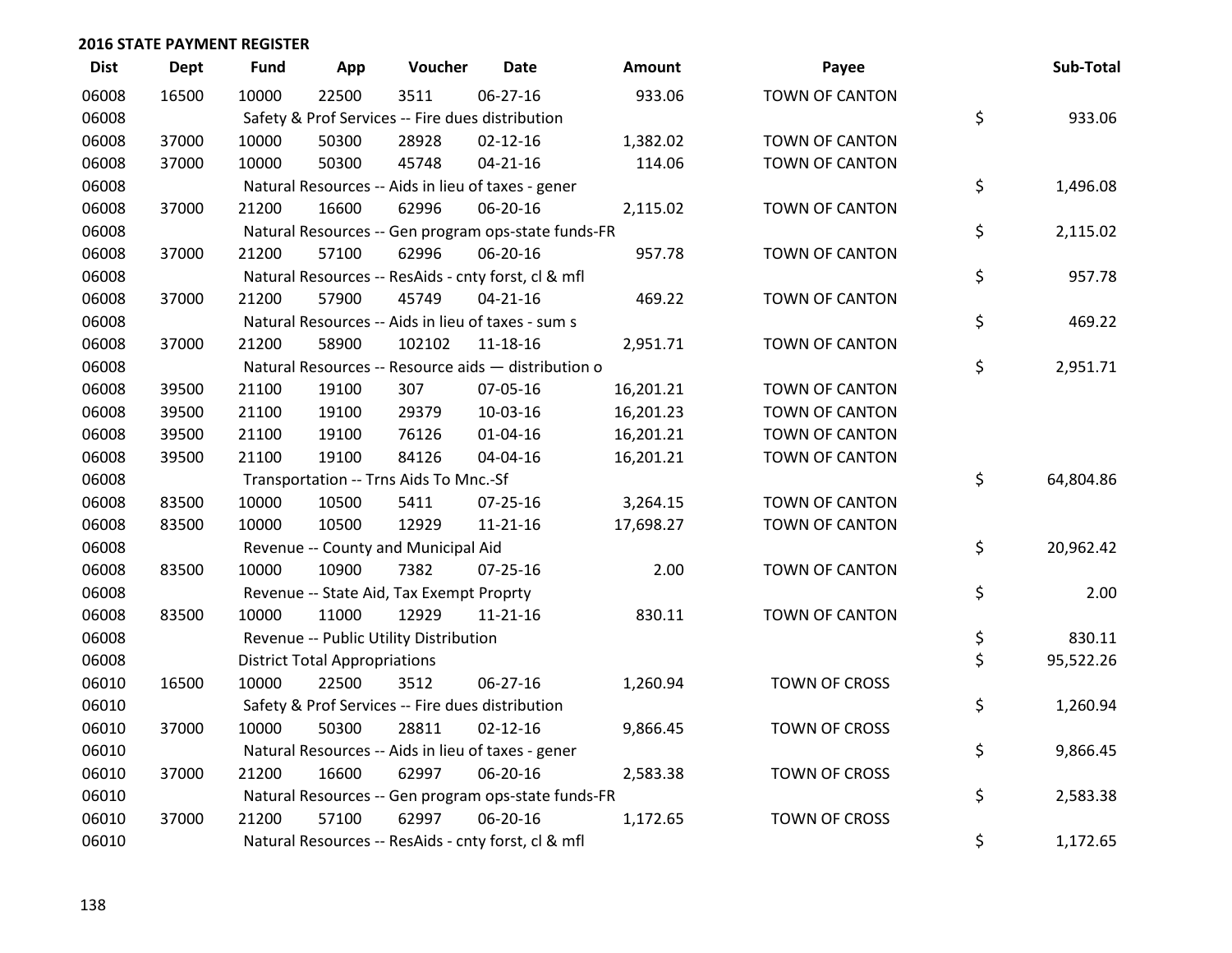| <b>Dist</b> | <b>Dept</b> | <b>Fund</b> | App                                  | Voucher                                             | <b>Date</b>    | <b>Amount</b> | Payee                | Sub-Total        |
|-------------|-------------|-------------|--------------------------------------|-----------------------------------------------------|----------------|---------------|----------------------|------------------|
| 06010       | 37000       | 21200       | 58900                                | 102103                                              | $11 - 18 - 16$ | 119.30        | <b>TOWN OF CROSS</b> |                  |
| 06010       |             |             |                                      | Natural Resources -- Resource aids - distribution o |                |               |                      | \$<br>119.30     |
| 06010       | 39500       | 21100       | 19100                                | 308                                                 | 07-05-16       | 19,184.92     | <b>TOWN OF CROSS</b> |                  |
| 06010       | 39500       | 21100       | 19100                                | 29380                                               | 10-03-16       | 19,184.94     | <b>TOWN OF CROSS</b> |                  |
| 06010       | 39500       | 21100       | 19100                                | 76127                                               | 01-04-16       | 19,184.92     | <b>TOWN OF CROSS</b> |                  |
| 06010       | 39500       | 21100       | 19100                                | 84127                                               | 04-04-16       | 19,184.92     | <b>TOWN OF CROSS</b> |                  |
| 06010       |             |             |                                      | Transportation -- Trns Aids To Mnc.-Sf              |                |               |                      | \$<br>76,739.70  |
| 06010       | 50500       | 10000       | 17400                                | 17032                                               | 04-28-16       | 33,666.00     | <b>TOWN OF CROSS</b> |                  |
| 06010       |             |             |                                      | Administration -- HV trans In annual impact fee     |                |               |                      | \$<br>33,666.00  |
| 06010       | 83500       | 10000       | 10500                                | 5412                                                | $07 - 25 - 16$ | 2,617.02      | TOWN OF CROSS        |                  |
| 06010       | 83500       | 10000       | 10500                                | 12930                                               | 11-21-16       | 14,829.78     | TOWN OF CROSS        |                  |
| 06010       |             |             |                                      | Revenue -- County and Municipal Aid                 |                |               |                      | \$<br>17,446.80  |
| 06010       | 83500       | 10000       | 10900                                | 7383                                                | $07 - 25 - 16$ | 9.00          | <b>TOWN OF CROSS</b> |                  |
| 06010       |             |             |                                      | Revenue -- State Aid, Tax Exempt Proprty            |                |               |                      | \$<br>9.00       |
| 06010       |             |             | <b>District Total Appropriations</b> |                                                     |                |               |                      | \$<br>142,864.22 |
| 06012       | 16500       | 10000       | 22500                                | 3513                                                | 06-27-16       | 1,094.47      | TOWN OF DOVER        |                  |
| 06012       |             |             |                                      | Safety & Prof Services -- Fire dues distribution    |                |               |                      | \$<br>1,094.47   |
| 06012       | 37000       | 21200       | 16600                                | 62998                                               | 06-20-16       | 1,372.84      | TOWN OF DOVER        |                  |
| 06012       |             |             |                                      | Natural Resources -- Gen program ops-state funds-FR |                |               |                      | \$<br>1,372.84   |
| 06012       | 37000       | 21200       | 57100                                | 62998                                               | 06-20-16       | 644.96        | TOWN OF DOVER        |                  |
| 06012       |             |             |                                      | Natural Resources -- ResAids - cnty forst, cl & mfl |                |               |                      | \$<br>644.96     |
| 06012       | 39500       | 21100       | 19100                                | 309                                                 | 07-05-16       | 21,315.36     | TOWN OF DOVER        |                  |
| 06012       | 39500       | 21100       | 19100                                | 29381                                               | 10-03-16       | 21,315.36     | TOWN OF DOVER        |                  |
| 06012       | 39500       | 21100       | 19100                                | 76128                                               | 01-04-16       | 21,315.36     | TOWN OF DOVER        |                  |
| 06012       | 39500       | 21100       | 19100                                | 84128                                               | 04-04-16       | 21,315.36     | TOWN OF DOVER        |                  |
| 06012       |             |             |                                      | Transportation -- Trns Aids To Mnc.-Sf              |                |               |                      | \$<br>85,261.44  |
| 06012       | 83500       | 10000       | 10500                                | 5413                                                | $07 - 25 - 16$ | 5,484.09      | TOWN OF DOVER        |                  |
| 06012       | 83500       | 10000       | 10500                                | 12931                                               | 11-21-16       | 30,722.42     | TOWN OF DOVER        |                  |
| 06012       |             |             |                                      | Revenue -- County and Municipal Aid                 |                |               |                      | \$<br>36,206.51  |
| 06012       | 83500       | 10000       | 10900                                | 7384                                                | $07 - 25 - 16$ | 7.00          | TOWN OF DOVER        |                  |
| 06012       |             |             |                                      | Revenue -- State Aid, Tax Exempt Proprty            |                |               |                      | \$<br>7.00       |
| 06012       | 83500       | 10000       | 11000                                | 12931                                               | 11-21-16       | 956.76        | TOWN OF DOVER        |                  |
| 06012       |             |             |                                      | Revenue -- Public Utility Distribution              |                |               |                      | \$<br>956.76     |
| 06012       |             |             | <b>District Total Appropriations</b> |                                                     |                |               |                      | \$<br>125,543.98 |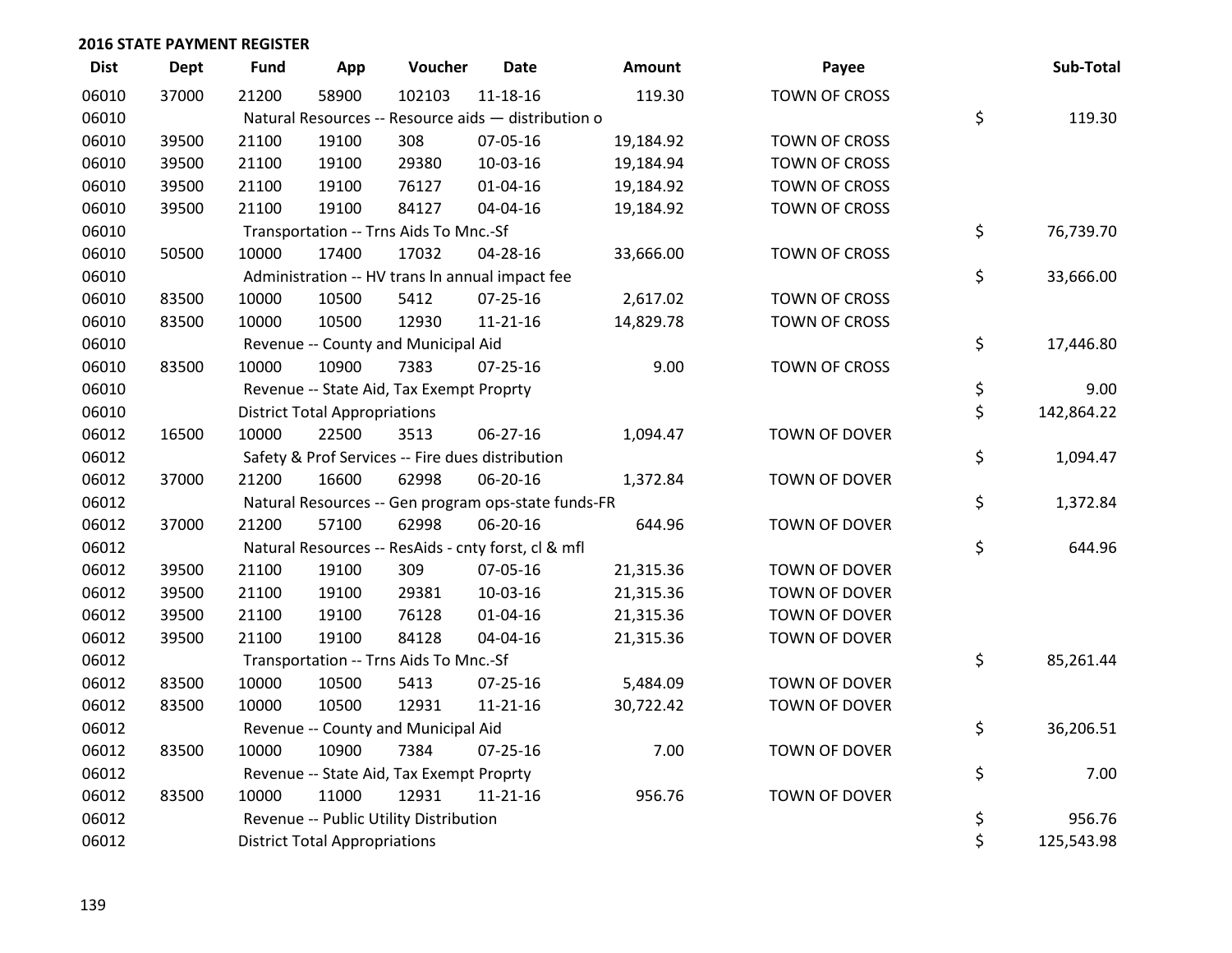| <b>Dist</b> | <b>Dept</b> | <b>Fund</b> | App                                  | Voucher                                             | <b>Date</b>    | <b>Amount</b> | Payee                    | Sub-Total        |
|-------------|-------------|-------------|--------------------------------------|-----------------------------------------------------|----------------|---------------|--------------------------|------------------|
| 06014       | 16500       | 10000       | 22500                                | 3514                                                | 06-27-16       | 1,191.11      | <b>TOWN OF GILMANTON</b> |                  |
| 06014       |             |             |                                      | Safety & Prof Services -- Fire dues distribution    |                |               |                          | \$<br>1,191.11   |
| 06014       | 37000       | 21200       | 16600                                | 62999                                               | 06-20-16       | 1,197.63      | <b>TOWN OF GILMANTON</b> |                  |
| 06014       |             |             |                                      | Natural Resources -- Gen program ops-state funds-FR |                |               |                          | \$<br>1,197.63   |
| 06014       | 37000       | 21200       | 57100                                | 62999                                               | 06-20-16       | 538.16        | TOWN OF GILMANTON        |                  |
| 06014       |             |             |                                      | Natural Resources -- ResAids - cnty forst, cl & mfl |                |               |                          | \$<br>538.16     |
| 06014       | 37000       | 21200       | 58900                                | 102104                                              | 11-18-16       | 1,076.13      | TOWN OF GILMANTON        |                  |
| 06014       |             |             |                                      | Natural Resources -- Resource aids - distribution o |                |               |                          | \$<br>1,076.13   |
| 06014       | 39500       | 21100       | 19100                                | 310                                                 | 07-05-16       | 12,529.38     | <b>TOWN OF GILMANTON</b> |                  |
| 06014       | 39500       | 21100       | 19100                                | 29382                                               | 10-03-16       | 12,529.38     | <b>TOWN OF GILMANTON</b> |                  |
| 06014       | 39500       | 21100       | 19100                                | 76129                                               | 01-04-16       | 12,529.38     | <b>TOWN OF GILMANTON</b> |                  |
| 06014       | 39500       | 21100       | 19100                                | 84129                                               | 04-04-16       | 12,529.38     | <b>TOWN OF GILMANTON</b> |                  |
| 06014       |             |             |                                      | Transportation -- Trns Aids To Mnc.-Sf              |                |               |                          | \$<br>50,117.52  |
| 06014       | 83500       | 10000       | 10500                                | 5414                                                | $07 - 25 - 16$ | 5,389.29      | <b>TOWN OF GILMANTON</b> |                  |
| 06014       | 83500       | 10000       | 10500                                | 12932                                               | $11 - 21 - 16$ | 30,216.39     | <b>TOWN OF GILMANTON</b> |                  |
| 06014       |             |             |                                      | Revenue -- County and Municipal Aid                 |                |               |                          | \$<br>35,605.68  |
| 06014       | 83500       | 10000       | 11000                                | 12932                                               | $11 - 21 - 16$ | 335.67        | <b>TOWN OF GILMANTON</b> |                  |
| 06014       |             |             |                                      | Revenue -- Public Utility Distribution              |                |               |                          | \$<br>335.67     |
| 06014       |             |             | <b>District Total Appropriations</b> |                                                     |                |               |                          | \$<br>90,061.90  |
| 06016       | 16500       | 10000       | 22500                                | 3515                                                | 06-27-16       | 1,184.34      | TOWN OF GLENCOE          |                  |
| 06016       |             |             |                                      | Safety & Prof Services -- Fire dues distribution    |                |               |                          | \$<br>1,184.34   |
| 06016       | 37000       | 21200       | 16600                                | 63000                                               | 06-20-16       | 1,761.39      | TOWN OF GLENCOE          |                  |
| 06016       |             |             |                                      | Natural Resources -- Gen program ops-state funds-FR |                |               |                          | \$<br>1,761.39   |
| 06016       | 37000       | 21200       | 57100                                | 63000                                               | 06-20-16       | 823.99        | TOWN OF GLENCOE          |                  |
| 06016       |             |             |                                      | Natural Resources -- ResAids - cnty forst, cl & mfl |                |               |                          | \$<br>823.99     |
| 06016       | 39500       | 21100       | 19100                                | 311                                                 | 07-05-16       | 26,842.38     | <b>TOWN OF GLENCOE</b>   |                  |
| 06016       | 39500       | 21100       | 19100                                | 29383                                               | 10-03-16       | 26,842.38     | TOWN OF GLENCOE          |                  |
| 06016       | 39500       | 21100       | 19100                                | 76130                                               | $01 - 04 - 16$ | 26,842.38     | TOWN OF GLENCOE          |                  |
| 06016       | 39500       | 21100       | 19100                                | 84130                                               | 04-04-16       | 26,842.38     | TOWN OF GLENCOE          |                  |
| 06016       |             |             |                                      | Transportation -- Trns Aids To Mnc.-Sf              |                |               |                          | \$<br>107,369.52 |
| 06016       | 83500       | 10000       | 10500                                | 5415                                                | $07 - 25 - 16$ | 4,201.50      | <b>TOWN OF GLENCOE</b>   |                  |
| 06016       | 83500       | 10000       | 10500                                | 12933                                               | $11 - 21 - 16$ | 23,575.27     | TOWN OF GLENCOE          |                  |
| 06016       |             |             |                                      | Revenue -- County and Municipal Aid                 |                |               |                          | \$<br>27,776.77  |
| 06016       | 83500       | 10000       | 11000                                | 12933                                               | $11 - 21 - 16$ | 242.42        | <b>TOWN OF GLENCOE</b>   |                  |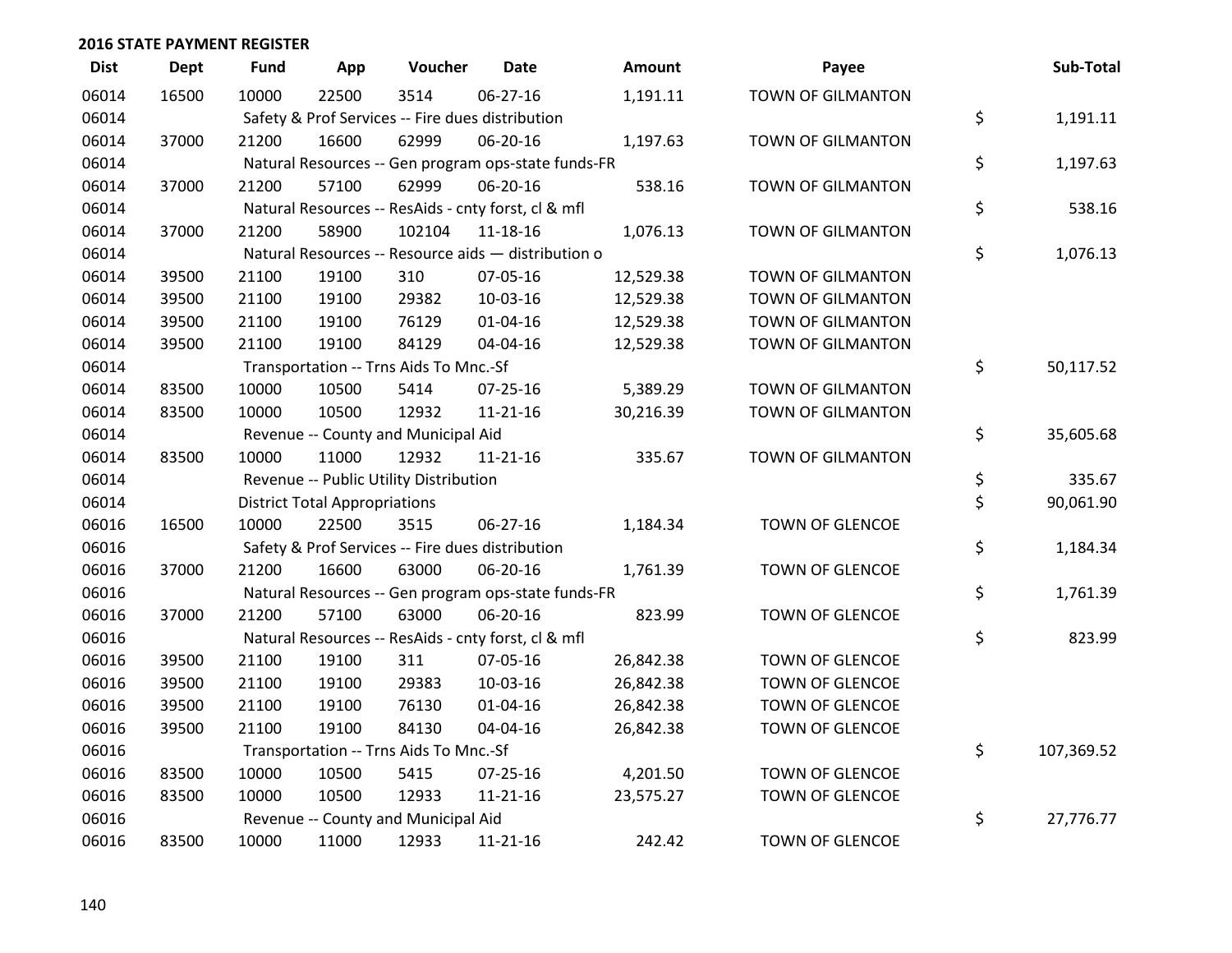| <b>Dist</b> | <b>Dept</b> | <b>Fund</b> | App                                  | Voucher                                  | <b>Date</b>                                         | <b>Amount</b> | Payee                   | Sub-Total        |
|-------------|-------------|-------------|--------------------------------------|------------------------------------------|-----------------------------------------------------|---------------|-------------------------|------------------|
| 06016       |             |             |                                      | Revenue -- Public Utility Distribution   |                                                     |               |                         | \$<br>242.42     |
| 06016       | 83500       | 52100       | 36300                                | 2935                                     | 03-29-16                                            | 1,281.87      | TOWN OF GLENCOE         |                  |
| 06016       |             |             |                                      | Revenue -- Lottery & Gaming Credit       |                                                     |               |                         | \$<br>1,281.87   |
| 06016       |             |             | <b>District Total Appropriations</b> |                                          |                                                     |               |                         | \$<br>140,440.30 |
| 06018       | 16500       | 10000       | 22500                                | 3516                                     | 06-27-16                                            | 570.95        | TOWN OF LINCOLN         |                  |
| 06018       |             |             |                                      |                                          | Safety & Prof Services -- Fire dues distribution    |               |                         | \$<br>570.95     |
| 06018       | 37000       | 21200       | 16600                                | 63001                                    | 06-20-16                                            | 2,857.92      | <b>TOWN OF LINCOLN</b>  |                  |
| 06018       |             |             |                                      |                                          | Natural Resources -- Gen program ops-state funds-FR |               |                         | \$<br>2,857.92   |
| 06018       | 37000       | 21200       | 57100                                | 63001                                    | 06-20-16                                            | 1,284.21      | TOWN OF LINCOLN         |                  |
| 06018       |             |             |                                      |                                          | Natural Resources -- ResAids - cnty forst, cl & mfl |               |                         | \$<br>1,284.21   |
| 06018       | 37000       | 21200       | 58900                                | 102105                                   | 11-18-16                                            | 2,322.62      | TOWN OF LINCOLN         |                  |
| 06018       |             |             |                                      |                                          | Natural Resources -- Resource aids - distribution o |               |                         | \$<br>2,322.62   |
| 06018       | 39500       | 21100       | 19100                                | 312                                      | 07-05-16                                            | 6,633.52      | TOWN OF LINCOLN         |                  |
| 06018       | 39500       | 21100       | 19100                                | 29384                                    | 10-03-16                                            | 6,633.54      | <b>TOWN OF LINCOLN</b>  |                  |
| 06018       | 39500       | 21100       | 19100                                | 76131                                    | $01 - 04 - 16$                                      | 6,633.52      | <b>TOWN OF LINCOLN</b>  |                  |
| 06018       | 39500       | 21100       | 19100                                | 84131                                    | 04-04-16                                            | 6,633.52      | TOWN OF LINCOLN         |                  |
| 06018       |             |             |                                      | Transportation -- Trns Aids To Mnc.-Sf   |                                                     |               |                         | \$<br>26,534.10  |
| 06018       | 83500       | 10000       | 10500                                | 5416                                     | 07-25-16                                            | 1,460.84      | <b>TOWN OF LINCOLN</b>  |                  |
| 06018       | 83500       | 10000       | 10500                                | 12934                                    | $11 - 21 - 16$                                      | 8,131.08      | TOWN OF LINCOLN         |                  |
| 06018       |             |             |                                      | Revenue -- County and Municipal Aid      |                                                     |               |                         | \$<br>9,591.92   |
| 06018       | 83500       | 10000       | 10900                                | 7385                                     | $07 - 25 - 16$                                      | 1.00          | <b>TOWN OF LINCOLN</b>  |                  |
| 06018       |             |             |                                      | Revenue -- State Aid, Tax Exempt Proprty |                                                     |               |                         | \$<br>1.00       |
| 06018       | 83500       | 10000       | 11000                                | 12934                                    | $11 - 21 - 16$                                      | 152.81        | TOWN OF LINCOLN         |                  |
| 06018       |             |             |                                      | Revenue -- Public Utility Distribution   |                                                     |               |                         | \$<br>152.81     |
| 06018       |             |             | <b>District Total Appropriations</b> |                                          |                                                     |               |                         | \$<br>43,315.53  |
| 06020       | 16500       | 10000       | 22500                                | 3517                                     | 06-27-16                                            | 1,012.35      | TOWN OF MAXVILLE        |                  |
| 06020       |             |             |                                      |                                          | Safety & Prof Services -- Fire dues distribution    |               |                         | \$<br>1,012.35   |
| 06020       | 37000       | 10000       | 50300                                | 45707                                    | $04 - 21 - 16$                                      | 283.89        | TOWN OF MAXVILLE        |                  |
| 06020       |             |             |                                      |                                          | Natural Resources -- Aids in lieu of taxes - gener  |               |                         | \$<br>283.89     |
| 06020       | 37000       | 21200       | 16600                                | 63002                                    | 06-20-16                                            | 1,908.58      | TOWN OF MAXVILLE        |                  |
| 06020       |             |             |                                      |                                          | Natural Resources -- Gen program ops-state funds-FR |               |                         | \$<br>1,908.58   |
| 06020       | 37000       | 21200       | 57100                                | 63002                                    | 06-20-16                                            | 861.82        | TOWN OF MAXVILLE        |                  |
| 06020       |             |             |                                      |                                          | Natural Resources -- ResAids - cnty forst, cl & mfl |               |                         | \$<br>861.82     |
| 06020       | 37000       | 21200       | 57900                                | 45708                                    | $04 - 21 - 16$                                      | 2,233.67      | <b>TOWN OF MAXVILLE</b> |                  |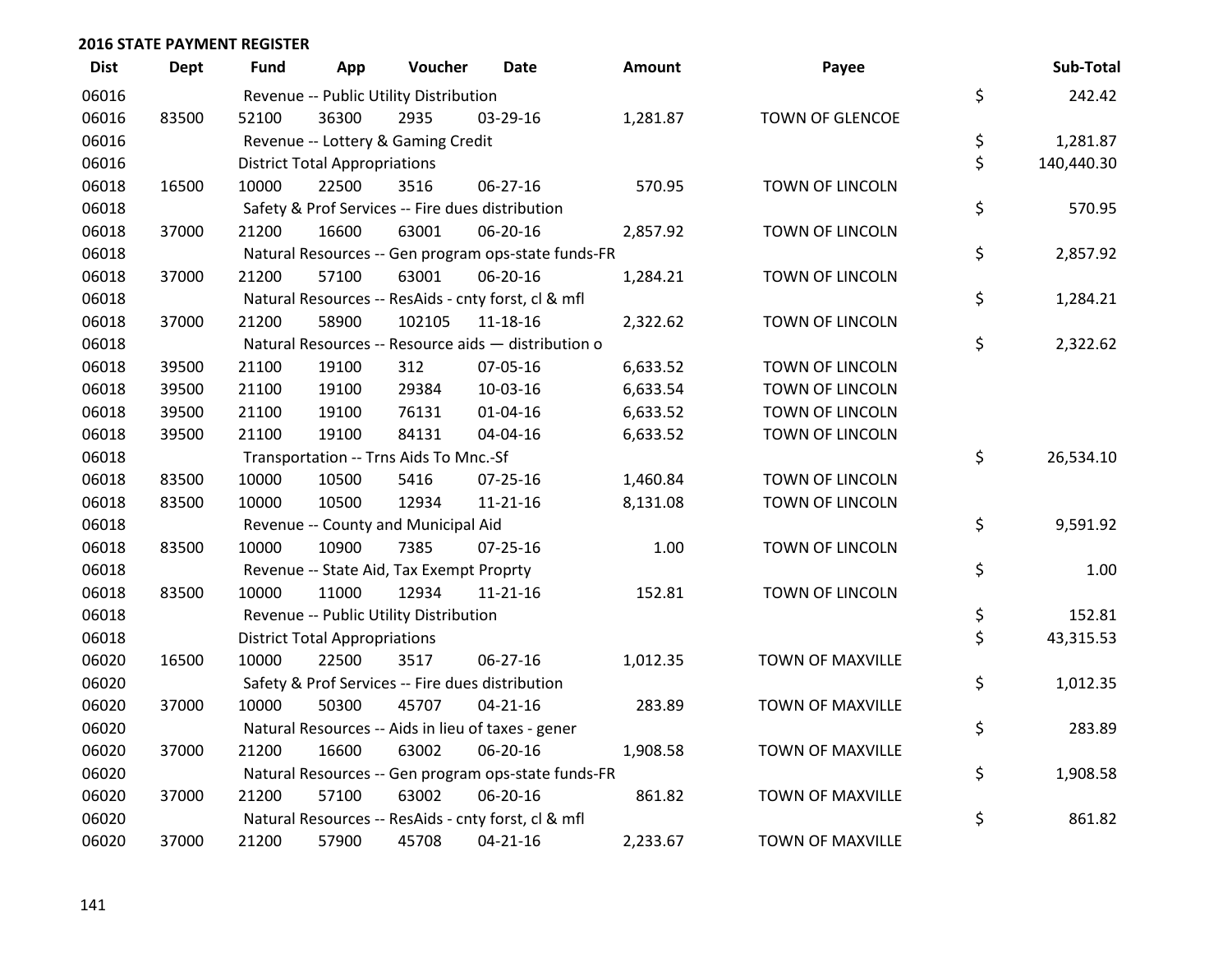| <b>Dist</b> | <b>Dept</b> | <b>Fund</b> | App                                  | Voucher                                  | <b>Date</b>                                         | Amount    | Payee                   | Sub-Total        |
|-------------|-------------|-------------|--------------------------------------|------------------------------------------|-----------------------------------------------------|-----------|-------------------------|------------------|
| 06020       |             |             |                                      |                                          | Natural Resources -- Aids in lieu of taxes - sum s  |           |                         | \$<br>2,233.67   |
| 06020       | 37000       | 21200       | 58900                                | 102106                                   | 11-18-16                                            | 4,013.82  | TOWN OF MAXVILLE        |                  |
| 06020       |             |             |                                      |                                          | Natural Resources -- Resource aids - distribution o |           |                         | \$<br>4,013.82   |
| 06020       | 39500       | 21100       | 19100                                | 313                                      | 07-05-16                                            | 11,918.32 | TOWN OF MAXVILLE        |                  |
| 06020       | 39500       | 21100       | 19100                                | 29385                                    | 10-03-16                                            | 11,918.34 | <b>TOWN OF MAXVILLE</b> |                  |
| 06020       | 39500       | 21100       | 19100                                | 76132                                    | $01 - 04 - 16$                                      | 11,918.32 | TOWN OF MAXVILLE        |                  |
| 06020       | 39500       | 21100       | 19100                                | 84132                                    | 04-04-16                                            | 11,918.32 | TOWN OF MAXVILLE        |                  |
| 06020       |             |             |                                      | Transportation -- Trns Aids To Mnc.-Sf   |                                                     |           |                         | \$<br>47,673.30  |
| 06020       | 83500       | 10000       | 10500                                | 5417                                     | 07-25-16                                            | 1,662.48  | TOWN OF MAXVILLE        |                  |
| 06020       | 83500       | 10000       | 10500                                | 12935                                    | $11 - 21 - 16$                                      | 9,420.75  | TOWN OF MAXVILLE        |                  |
| 06020       |             |             |                                      | Revenue -- County and Municipal Aid      |                                                     |           |                         | \$<br>11,083.23  |
| 06020       | 83500       | 10000       | 10900                                | 7386                                     | 07-25-16                                            | 1.00      | TOWN OF MAXVILLE        |                  |
| 06020       |             |             |                                      | Revenue -- State Aid, Tax Exempt Proprty |                                                     |           |                         | \$<br>1.00       |
| 06020       | 83500       | 10000       | 30200                                | 5000                                     | 07-25-16                                            | 13,408.46 | TOWN OF MAXVILLE        |                  |
| 06020       | 83500       | 10000       | 30200                                | 5144                                     | $07 - 25 - 16$                                      | 58,369.57 | TOWN OF MAXVILLE        |                  |
| 06020       |             |             |                                      | Revenue -- School Lvy Tx/First Dollar Cr |                                                     |           |                         | \$<br>71,778.03  |
| 06020       | 83500       | 52100       | 36300                                | 3403                                     | 03-29-16                                            | 11,816.28 | TOWN OF MAXVILLE        |                  |
| 06020       |             |             |                                      | Revenue -- Lottery & Gaming Credit       |                                                     |           |                         | \$<br>11,816.28  |
| 06020       |             |             | <b>District Total Appropriations</b> |                                          |                                                     |           |                         | \$<br>152,665.97 |
| 06022       | 16500       | 10000       | 22500                                | 5376                                     | $07-14-16$                                          | 1,921.48  | MILTON, TOWN OF         |                  |
| 06022       |             |             |                                      |                                          | Safety & Prof Services -- Fire dues distribution    |           |                         | \$<br>1,921.48   |
| 06022       | 37000       | 10000       | 50300                                | 29369                                    | $02 - 12 - 16$                                      | 1,335.64  | MILTON, TOWN OF         |                  |
| 06022       | 37000       | 10000       | 50300                                | 29370                                    | $02 - 12 - 16$                                      | 7,671.04  | MILTON, TOWN OF         |                  |
| 06022       | 37000       | 10000       | 50300                                | 47110                                    | $04 - 21 - 16$                                      | 458.04    | MILTON, TOWN OF         |                  |
| 06022       | 37000       | 10000       | 50300                                | 47112                                    | $04 - 21 - 16$                                      | 1.77      | MILTON, TOWN OF         |                  |
| 06022       |             |             |                                      |                                          | Natural Resources -- Aids in lieu of taxes - gener  |           |                         | \$<br>9,466.49   |
| 06022       | 37000       | 21200       | 16600                                | 63003                                    | 06-20-16                                            | 1,198.50  | MILTON, TOWN OF         |                  |
| 06022       |             |             |                                      |                                          | Natural Resources -- Gen program ops-state funds-FR |           |                         | \$<br>1,198.50   |
| 06022       | 37000       | 21200       | 57100                                | 63003                                    | 06-20-16                                            | 542.69    | MILTON, TOWN OF         |                  |
| 06022       |             |             |                                      |                                          | Natural Resources -- ResAids - cnty forst, cl & mfl |           |                         | \$<br>542.69     |
| 06022       | 37000       | 21200       | 57900                                | 47111                                    | $04 - 21 - 16$                                      | 124.44    | MILTON, TOWN OF         |                  |
| 06022       | 37000       | 21200       | 57900                                | 47113                                    | $04 - 21 - 16$                                      | 1,199.59  | MILTON, TOWN OF         |                  |
| 06022       |             |             |                                      |                                          | Natural Resources -- Aids in lieu of taxes - sum s  |           |                         | \$<br>1,324.03   |
| 06022       | 39500       | 21100       | 19100                                | 314                                      | 07-05-16                                            | 14,412.09 | MILTON, TOWN OF         |                  |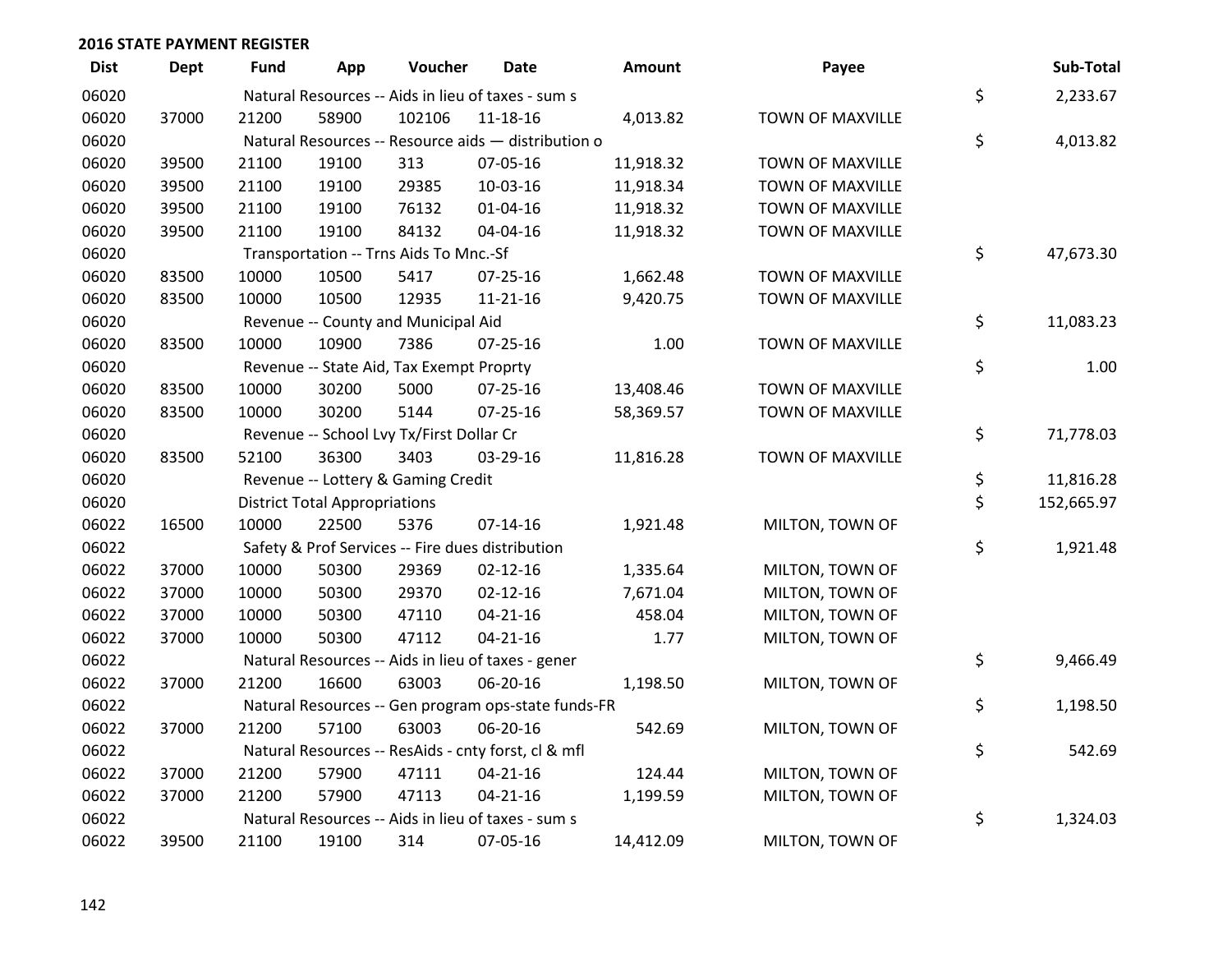| <b>Dist</b> | <b>Dept</b> | <b>Fund</b> | App                                  | Voucher                                  | <b>Date</b>                                         | Amount    | Payee                 | Sub-Total        |
|-------------|-------------|-------------|--------------------------------------|------------------------------------------|-----------------------------------------------------|-----------|-----------------------|------------------|
| 06022       | 39500       | 21100       | 19100                                | 29386                                    | $10-03-16$                                          | 14,412.09 | MILTON, TOWN OF       |                  |
| 06022       | 39500       | 21100       | 19100                                | 76133                                    | 01-04-16                                            | 14,412.09 | TOWN OF MILTON        |                  |
| 06022       | 39500       | 21100       | 19100                                | 84133                                    | 04-04-16                                            | 14,412.09 | TOWN OF MILTON        |                  |
| 06022       |             |             |                                      | Transportation -- Trns Aids To Mnc.-Sf   |                                                     |           |                       | \$<br>57,648.36  |
| 06022       | 50500       | 10000       | 17400                                | 17033                                    | 04-28-16                                            | 73,694.00 | MILTON, TOWN OF       |                  |
| 06022       |             |             |                                      |                                          | Administration -- HV trans In annual impact fee     |           |                       | \$<br>73,694.00  |
| 06022       | 83500       | 10000       | 10500                                | 5418                                     | 07-25-16                                            | 5,179.52  | MILTON, TOWN OF       |                  |
| 06022       | 83500       | 10000       | 10500                                | 12936                                    | $11 - 21 - 16$                                      | 28,997.93 | MILTON, TOWN OF       |                  |
| 06022       |             |             |                                      | Revenue -- County and Municipal Aid      |                                                     |           |                       | \$<br>34,177.45  |
| 06022       | 83500       | 10000       | 10900                                | 7387                                     | 07-25-16                                            | 20.00     | MILTON, TOWN OF       |                  |
| 06022       |             |             |                                      | Revenue -- State Aid, Tax Exempt Proprty |                                                     |           |                       | \$<br>20.00      |
| 06022       | 83500       | 10000       | 11000                                | 12936                                    | $11 - 21 - 16$                                      | 366.59    | MILTON, TOWN OF       |                  |
| 06022       |             |             |                                      | Revenue -- Public Utility Distribution   |                                                     |           |                       | \$<br>366.59     |
| 06022       | 83500       | 10000       | 50100                                | 2437                                     | 01-29-16                                            | 73.22     | MILTON, TOWN OF       |                  |
| 06022       |             |             |                                      | Revenue -- Payments for municipal svcs   |                                                     |           |                       | \$<br>73.22      |
| 06022       |             |             | <b>District Total Appropriations</b> |                                          |                                                     |           |                       | \$<br>180,432.81 |
| 06024       | 16500       | 10000       | 22500                                | 3518                                     | 06-27-16                                            | 899.47    | TOWN OF MODENA        |                  |
| 06024       |             |             |                                      |                                          | Safety & Prof Services -- Fire dues distribution    |           |                       | \$<br>899.47     |
| 06024       | 37000       | 21200       | 16600                                | 63004                                    | 06-20-16                                            | 2,610.53  | TOWN OF MODENA        |                  |
| 06024       |             |             |                                      |                                          | Natural Resources -- Gen program ops-state funds-FR |           |                       | \$<br>2,610.53   |
| 06024       | 37000       | 21200       | 57100                                | 63004                                    | 06-20-16                                            | 1,189.39  | TOWN OF MODENA        |                  |
| 06024       |             |             |                                      |                                          | Natural Resources -- ResAids - cnty forst, cl & mfl |           |                       | \$<br>1,189.39   |
| 06024       | 37000       | 21200       | 58900                                | 102107                                   | 11-18-16                                            | 2,898.53  | TOWN OF MODENA        |                  |
| 06024       |             |             |                                      |                                          | Natural Resources -- Resource aids - distribution o |           |                       | \$<br>2,898.53   |
| 06024       | 39500       | 21100       | 19100                                | 315                                      | 07-05-16                                            | 12,661.50 | <b>TOWN OF MODENA</b> |                  |
| 06024       | 39500       | 21100       | 19100                                | 29387                                    | 10-03-16                                            | 12,661.50 | <b>TOWN OF MODENA</b> |                  |
| 06024       | 39500       | 21100       | 19100                                | 76134                                    | 01-04-16                                            | 12,661.50 | TOWN OF MODENA        |                  |
| 06024       | 39500       | 21100       | 19100                                | 84134                                    | 04-04-16                                            | 12,661.50 | <b>TOWN OF MODENA</b> |                  |
| 06024       |             |             |                                      | Transportation -- Trns Aids To Mnc.-Sf   |                                                     |           |                       | \$<br>50,646.00  |
| 06024       | 83500       | 10000       | 10500                                | 5419                                     | 07-25-16                                            | 3,724.98  | <b>TOWN OF MODENA</b> |                  |
| 06024       | 83500       | 10000       | 10500                                | 12937                                    | 11-21-16                                            | 21,108.25 | TOWN OF MODENA        |                  |
| 06024       |             |             |                                      | Revenue -- County and Municipal Aid      |                                                     |           |                       | \$<br>24,833.23  |
| 06024       | 83500       | 10000       | 10900                                | 7388                                     | $07 - 25 - 16$                                      | 2.00      | <b>TOWN OF MODENA</b> |                  |
| 06024       |             |             |                                      | Revenue -- State Aid, Tax Exempt Proprty |                                                     |           |                       | \$<br>2.00       |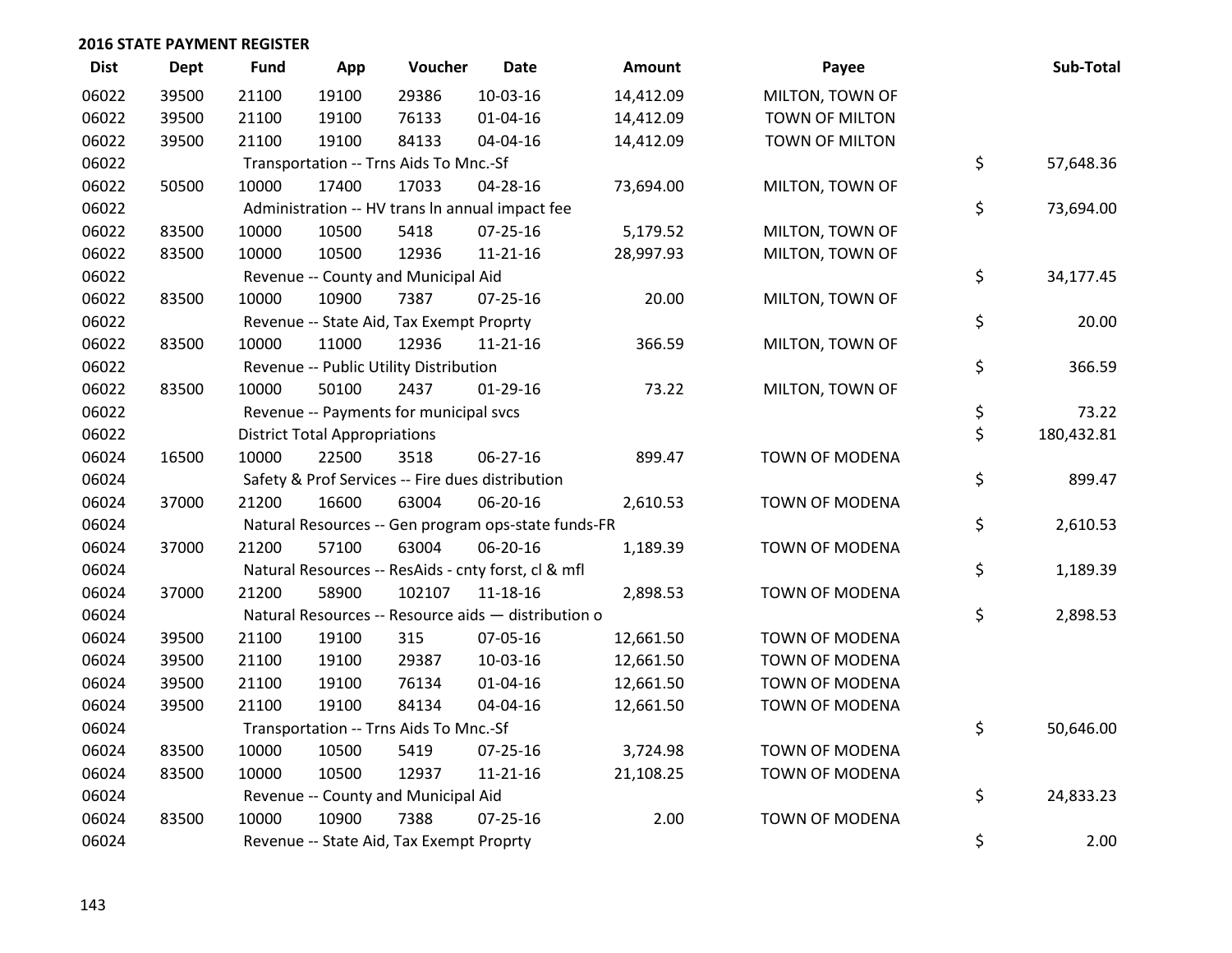| <b>Dist</b> | Dept  | Fund  | App                                  | Voucher                                             | <b>Date</b>    | Amount    | Payee                  | Sub-Total       |
|-------------|-------|-------|--------------------------------------|-----------------------------------------------------|----------------|-----------|------------------------|-----------------|
| 06024       |       |       | <b>District Total Appropriations</b> |                                                     |                |           |                        | \$<br>83,079.15 |
| 06026       | 16500 | 10000 | 22500                                | 5140                                                | 07-07-16       | 1,261.96  | TOWN OF MONDOVI        |                 |
| 06026       |       |       |                                      | Safety & Prof Services -- Fire dues distribution    |                |           |                        | \$<br>1,261.96  |
| 06026       | 37000 | 21200 | 16600                                | 63005                                               | 06-20-16       | 889.27    | <b>TOWN OF MONDOVI</b> |                 |
| 06026       |       |       |                                      | Natural Resources -- Gen program ops-state funds-FR |                |           |                        | \$<br>889.27    |
| 06026       | 37000 | 21200 | 57100                                | 63005                                               | 06-20-16       | 414.40    | TOWN OF MONDOVI        |                 |
| 06026       |       |       |                                      | Natural Resources -- ResAids - cnty forst, cl & mfl |                |           |                        | \$<br>414.40    |
| 06026       | 39500 | 21100 | 19100                                | 316                                                 | 07-05-16       | 14,301.99 | <b>TOWN OF MONDOVI</b> |                 |
| 06026       | 39500 | 21100 | 19100                                | 29388                                               | 10-03-16       | 14,301.99 | TOWN OF MONDOVI        |                 |
| 06026       | 39500 | 21100 | 19100                                | 76135                                               | 01-04-16       | 14,301.99 | TOWN OF MONDOVI        |                 |
| 06026       | 39500 | 21100 | 19100                                | 84135                                               | 04-04-16       | 14,301.99 | TOWN OF MONDOVI        |                 |
| 06026       |       |       |                                      | Transportation -- Trns Aids To Mnc.-Sf              |                |           |                        | \$<br>57,207.96 |
| 06026       | 83500 | 10000 | 10500                                | 5420                                                | 07-25-16       | 5,815.74  | TOWN OF MONDOVI        |                 |
| 06026       | 83500 | 10000 | 10500                                | 12938                                               | $11 - 21 - 16$ | 32,896.76 | TOWN OF MONDOVI        |                 |
| 06026       |       |       |                                      | Revenue -- County and Municipal Aid                 |                |           |                        | \$<br>38,712.50 |
| 06026       | 83500 | 10000 | 10900                                | 7389                                                | 07-25-16       | 2.00      | <b>TOWN OF MONDOVI</b> |                 |
| 06026       |       |       |                                      | Revenue -- State Aid, Tax Exempt Proprty            |                |           |                        | \$<br>2.00      |
| 06026       | 83500 | 10000 | 11000                                | 12938                                               | $11 - 21 - 16$ | 53.02     | <b>TOWN OF MONDOVI</b> |                 |
| 06026       |       |       |                                      | Revenue -- Public Utility Distribution              |                |           |                        | \$<br>53.02     |
| 06026       |       |       | <b>District Total Appropriations</b> |                                                     |                |           |                        | \$<br>98,541.11 |
| 06028       | 16500 | 10000 | 22500                                | 3519                                                | 06-27-16       | 1,045.43  | TOWN OF MONTANA        |                 |
| 06028       |       |       |                                      | Safety & Prof Services -- Fire dues distribution    |                |           |                        | \$<br>1,045.43  |
| 06028       | 37000 | 21200 | 16600                                | 63006                                               | 06-20-16       | 2,921.54  | TOWN OF MONTANA        |                 |
| 06028       |       |       |                                      | Natural Resources -- Gen program ops-state funds-FR |                |           |                        | \$<br>2,921.54  |
| 06028       | 37000 | 21200 | 57100                                | 63006                                               | 06-20-16       | 1,312.82  | TOWN OF MONTANA        |                 |
| 06028       |       |       |                                      | Natural Resources -- ResAids - cnty forst, cl & mfl |                |           |                        | \$<br>1,312.82  |
| 06028       | 37000 | 21200 | 58900                                | 102108                                              | 11-18-16       | 538.90    | TOWN OF MONTANA        |                 |
| 06028       |       |       |                                      | Natural Resources -- Resource aids - distribution o |                |           |                        | \$<br>538.90    |
| 06028       | 39500 | 21100 | 19100                                | 317                                                 | 07-05-16       | 19,983.15 | TOWN OF MONTANA        |                 |
| 06028       | 39500 | 21100 | 19100                                | 29389                                               | 10-03-16       | 19,983.15 | <b>TOWN OF MONTANA</b> |                 |
| 06028       | 39500 | 21100 | 19100                                | 76136                                               | 01-04-16       | 19,983.15 | TOWN OF MONTANA        |                 |
| 06028       | 39500 | 21100 | 19100                                | 84136                                               | 04-04-16       | 19,983.15 | <b>TOWN OF MONTANA</b> |                 |
| 06028       |       |       |                                      | Transportation -- Trns Aids To Mnc.-Sf              |                |           |                        | \$<br>79,932.60 |
| 06028       | 83500 | 10000 | 10500                                | 5421                                                | $07 - 25 - 16$ | 1,982.11  | <b>TOWN OF MONTANA</b> |                 |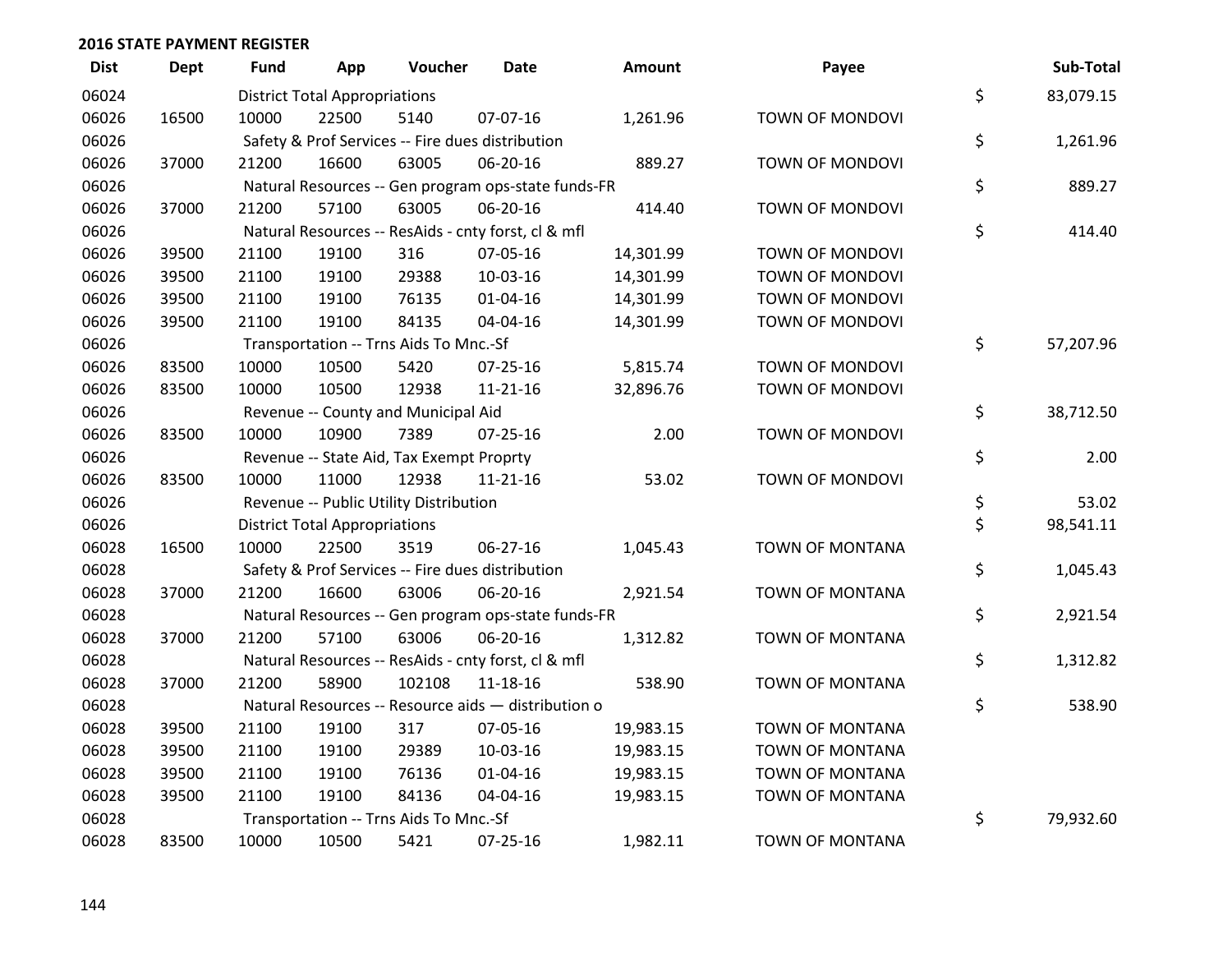| <b>Dist</b> | Dept  | <b>Fund</b> | App                                  | Voucher                                             | <b>Date</b>    | Amount    | Payee                  | Sub-Total        |
|-------------|-------|-------------|--------------------------------------|-----------------------------------------------------|----------------|-----------|------------------------|------------------|
| 06028       | 83500 | 10000       | 10500                                | 12939                                               | $11 - 21 - 16$ | 11,231.98 | <b>TOWN OF MONTANA</b> |                  |
| 06028       |       |             |                                      | Revenue -- County and Municipal Aid                 |                |           |                        | \$<br>13,214.09  |
| 06028       | 83500 | 10000       | 10900                                | 7390                                                | $07 - 25 - 16$ | 1.00      | TOWN OF MONTANA        |                  |
| 06028       |       |             |                                      | Revenue -- State Aid, Tax Exempt Proprty            |                |           |                        | \$<br>1.00       |
| 06028       |       |             | <b>District Total Appropriations</b> |                                                     |                |           |                        | \$<br>98,966.38  |
| 06030       | 16500 | 10000       | 22500                                | 3520                                                | 06-27-16       | 1,926.46  | <b>TOWN OF NAPLES</b>  |                  |
| 06030       |       |             |                                      | Safety & Prof Services -- Fire dues distribution    |                |           |                        | \$<br>1,926.46   |
| 06030       | 37000 | 10000       | 50300                                | 29198                                               | $02 - 12 - 16$ | 1,000.96  | <b>TOWN OF NAPLES</b>  |                  |
| 06030       | 37000 | 10000       | 50300                                | 46551                                               | $04 - 21 - 16$ | 23.09     | <b>TOWN OF NAPLES</b>  |                  |
| 06030       |       |             |                                      | Natural Resources -- Aids in lieu of taxes - gener  |                |           |                        | \$<br>1,024.05   |
| 06030       | 37000 | 21200       | 16600                                | 63007                                               | 06-20-16       | 872.42    | <b>TOWN OF NAPLES</b>  |                  |
| 06030       |       |             |                                      | Natural Resources -- Gen program ops-state funds-FR |                |           |                        | \$<br>872.42     |
| 06030       | 37000 | 21200       | 57100                                | 63007                                               | 06-20-16       | 392.03    | <b>TOWN OF NAPLES</b>  |                  |
| 06030       |       |             |                                      | Natural Resources -- ResAids - cnty forst, cl & mfl |                |           |                        | \$<br>392.03     |
| 06030       | 37000 | 21200       | 58900                                | 102109                                              | 11-18-16       | 534.16    | <b>TOWN OF NAPLES</b>  |                  |
| 06030       |       |             |                                      | Natural Resources -- Resource aids - distribution o |                |           |                        | \$<br>534.16     |
| 06030       | 39500 | 21100       | 19100                                | 318                                                 | 07-05-16       | 19,542.75 | <b>TOWN OF NAPLES</b>  |                  |
| 06030       | 39500 | 21100       | 19100                                | 29390                                               | 10-03-16       | 19,542.75 | <b>TOWN OF NAPLES</b>  |                  |
| 06030       |       |             |                                      | Transportation -- Trns Aids To Mnc.-Sf              |                |           |                        | \$<br>39,085.50  |
| 06030       | 39500 | 21100       | 17400                                | 80598                                               | 05-02-16       | 7,191.72  | TREAS TN NAPLES        |                  |
| 06030       |       |             |                                      | Transportation -- Disastr Damag Aid Sf              |                |           |                        | \$<br>7,191.72   |
| 06030       | 39500 | 21100       | 19100                                | 76137                                               | $01 - 04 - 16$ | 19,542.75 | <b>TOWN OF NAPLES</b>  |                  |
| 06030       | 39500 | 21100       | 19100                                | 84137                                               | 04-04-16       | 19,542.75 | <b>TOWN OF NAPLES</b>  |                  |
| 06030       |       |             |                                      | Transportation -- Trns Aids To Mnc.-Sf              |                |           |                        | \$<br>39,085.50  |
| 06030       | 83500 | 10000       | 10500                                | 5422                                                | $07 - 25 - 16$ | 4,717.89  | <b>TOWN OF NAPLES</b>  |                  |
| 06030       | 83500 | 10000       | 10500                                | 12940                                               | $11 - 21 - 16$ | 26,283.02 | <b>TOWN OF NAPLES</b>  |                  |
| 06030       |       |             |                                      | Revenue -- County and Municipal Aid                 |                |           |                        | \$<br>31,000.91  |
| 06030       | 83500 | 10000       | 10900                                | 7391                                                | $07 - 25 - 16$ | 8.00      | <b>TOWN OF NAPLES</b>  |                  |
| 06030       |       |             |                                      | Revenue -- State Aid, Tax Exempt Proprty            |                |           |                        | \$<br>8.00       |
| 06030       | 83500 | 10000       | 11000                                | 12940                                               | 11-21-16       | 451.70    | <b>TOWN OF NAPLES</b>  |                  |
| 06030       |       |             |                                      | Revenue -- Public Utility Distribution              |                |           |                        | \$<br>451.70     |
| 06030       |       |             | <b>District Total Appropriations</b> |                                                     |                |           |                        | \$<br>121,572.45 |
| 06032       | 16500 | 10000       | 22500                                | 3521                                                | 06-27-16       | 1,963.76  | TOWN OF NELSON         |                  |
| 06032       |       |             |                                      | Safety & Prof Services -- Fire dues distribution    |                |           |                        | \$<br>1,963.76   |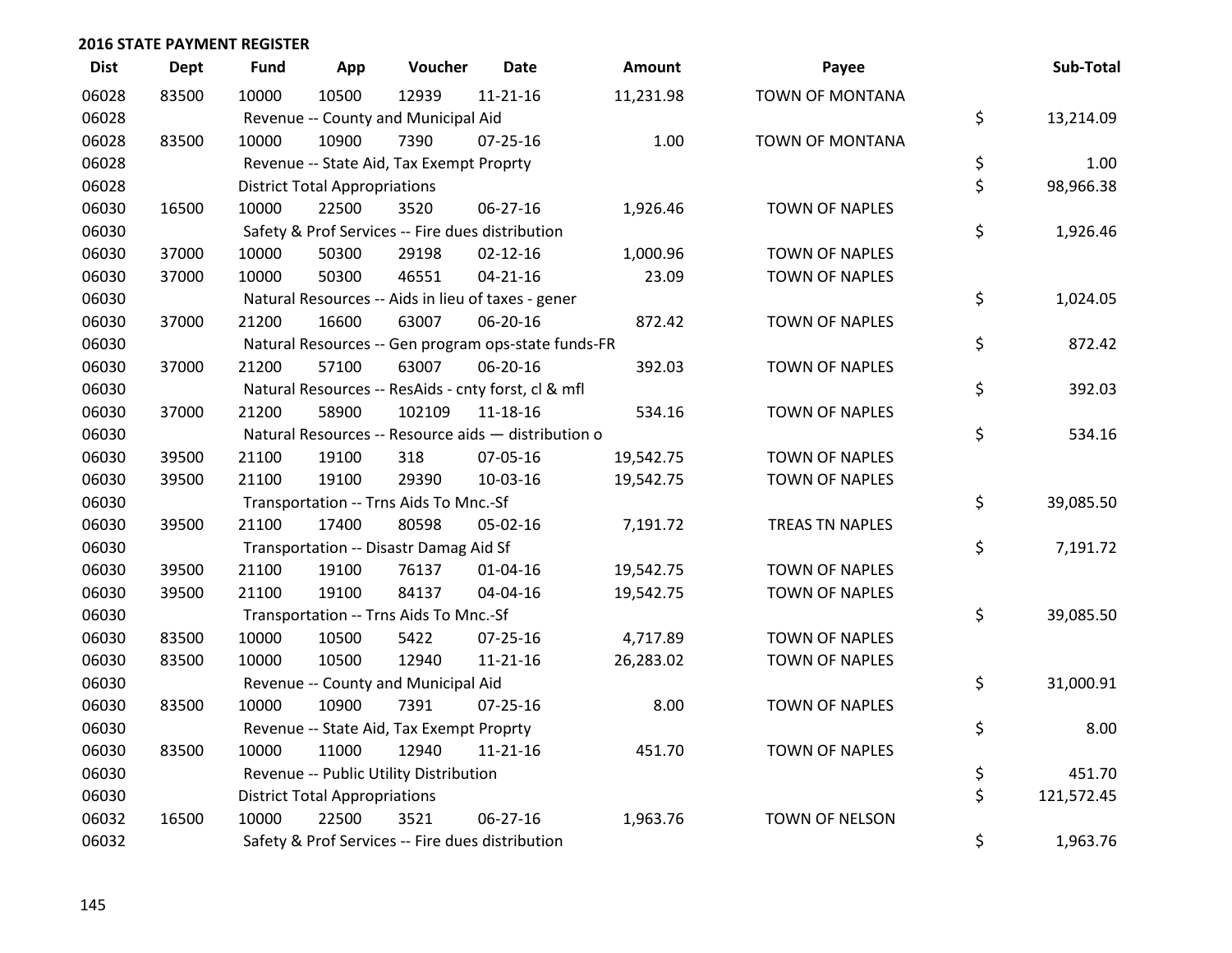| <b>Dist</b> | Dept  | Fund  | App                                  | Voucher                                  | <b>Date</b>                                         | Amount    | Payee              | Sub-Total        |
|-------------|-------|-------|--------------------------------------|------------------------------------------|-----------------------------------------------------|-----------|--------------------|------------------|
| 06032       | 37000 | 10000 | 50300                                | 29199                                    | $02 - 12 - 16$                                      | 11,050.95 | TOWN OF NELSON     |                  |
| 06032       | 37000 | 10000 | 50300                                | 46552                                    | $04 - 21 - 16$                                      | 174.75    | TOWN OF NELSON     |                  |
| 06032       |       |       |                                      |                                          | Natural Resources -- Aids in lieu of taxes - gener  |           |                    | \$<br>11,225.70  |
| 06032       | 37000 | 21200 | 16600                                | 63008                                    | 06-20-16                                            | 3,879.74  | TOWN OF NELSON     |                  |
| 06032       |       |       |                                      |                                          | Natural Resources -- Gen program ops-state funds-FR |           |                    | \$<br>3,879.74   |
| 06032       | 37000 | 21200 | 57100                                | 63008                                    | 06-20-16                                            | 1,746.21  | TOWN OF NELSON     |                  |
| 06032       |       |       |                                      |                                          | Natural Resources -- ResAids - cnty forst, cl & mfl |           |                    | \$<br>1,746.21   |
| 06032       | 37000 | 21200 | 57900                                | 46553                                    | $04 - 21 - 16$                                      | 5,569.83  | TOWN OF NELSON     |                  |
| 06032       |       |       |                                      |                                          | Natural Resources -- Aids in lieu of taxes - sum s  |           |                    | \$<br>5,569.83   |
| 06032       | 37000 | 21200 | 58900                                | 102110                                   | 11-18-16                                            | 1,617.66  | TOWN OF NELSON     |                  |
| 06032       |       |       |                                      |                                          | Natural Resources -- Resource aids - distribution o |           |                    | \$<br>1,617.66   |
| 06032       | 39500 | 21100 | 19100                                | 319                                      | 07-05-16                                            | 19,680.37 | TOWN OF NELSON     |                  |
| 06032       | 39500 | 21100 | 19100                                | 29391                                    | 10-03-16                                            | 19,680.39 | TOWN OF NELSON     |                  |
| 06032       | 39500 | 21100 | 19100                                | 76138                                    | $01 - 04 - 16$                                      | 19,680.37 | TOWN OF NELSON     |                  |
| 06032       | 39500 | 21100 | 19100                                | 84138                                    | 04-04-16                                            | 19,680.37 | TOWN OF NELSON     |                  |
| 06032       |       |       |                                      | Transportation -- Trns Aids To Mnc.-Sf   |                                                     |           |                    | \$<br>78,721.50  |
| 06032       | 83500 | 10000 | 10500                                | 5423                                     | 07-25-16                                            | 4,980.13  | TOWN OF NELSON     |                  |
| 06032       | 83500 | 10000 | 10500                                | 12941                                    | $11 - 21 - 16$                                      | 26,844.01 | TOWN OF NELSON     |                  |
| 06032       |       |       |                                      | Revenue -- County and Municipal Aid      |                                                     |           |                    | \$<br>31,824.14  |
| 06032       | 83500 | 10000 | 10900                                | 7392                                     | $07 - 25 - 16$                                      | 21.00     | TOWN OF NELSON     |                  |
| 06032       |       |       |                                      | Revenue -- State Aid, Tax Exempt Proprty |                                                     |           |                    | \$<br>21.00      |
| 06032       | 83500 | 10000 | 11000                                | 12941                                    | $11 - 21 - 16$                                      | 1,431.08  | TOWN OF NELSON     |                  |
| 06032       |       |       |                                      | Revenue -- Public Utility Distribution   |                                                     |           |                    | \$<br>1,431.08   |
| 06032       |       |       | <b>District Total Appropriations</b> |                                          |                                                     |           |                    | \$<br>138,000.62 |
| 06034       | 16500 | 10000 | 22500                                | 3522                                     | $06 - 27 - 16$                                      | 1,689.32  | WAUMANDEE, TOWN OF |                  |
| 06034       |       |       |                                      |                                          | Safety & Prof Services -- Fire dues distribution    |           |                    | \$<br>1,689.32   |
| 06034       | 37000 | 21200 | 16600                                | 63009                                    | 06-20-16                                            | 2,758.80  | WAUMANDEE, TOWN OF |                  |
| 06034       |       |       |                                      |                                          | Natural Resources -- Gen program ops-state funds-FR |           |                    | \$<br>2,758.80   |
| 06034       | 37000 | 21200 | 57100                                | 63009                                    | 06-20-16                                            | 1,243.98  | WAUMANDEE, TOWN OF |                  |
| 06034       |       |       |                                      |                                          | Natural Resources -- ResAids - cnty forst, cl & mfl |           |                    | \$<br>1,243.98   |
| 06034       | 37000 | 27400 | 67000                                | 55441                                    | 05-27-16                                            | 2,324.25  | WAUMANDEE, TOWN OF |                  |
| 06034       |       |       |                                      |                                          | Natural Resources -- Fin asst for responsible units |           |                    | \$<br>2,324.25   |
| 06034       | 39500 | 21100 | 19100                                | 320                                      | 07-05-16                                            | 23,027.41 | WAUMANDEE, TOWN OF |                  |
| 06034       | 39500 | 21100 | 19100                                | 29392                                    | 10-03-16                                            | 23,027.43 | WAUMANDEE, TOWN OF |                  |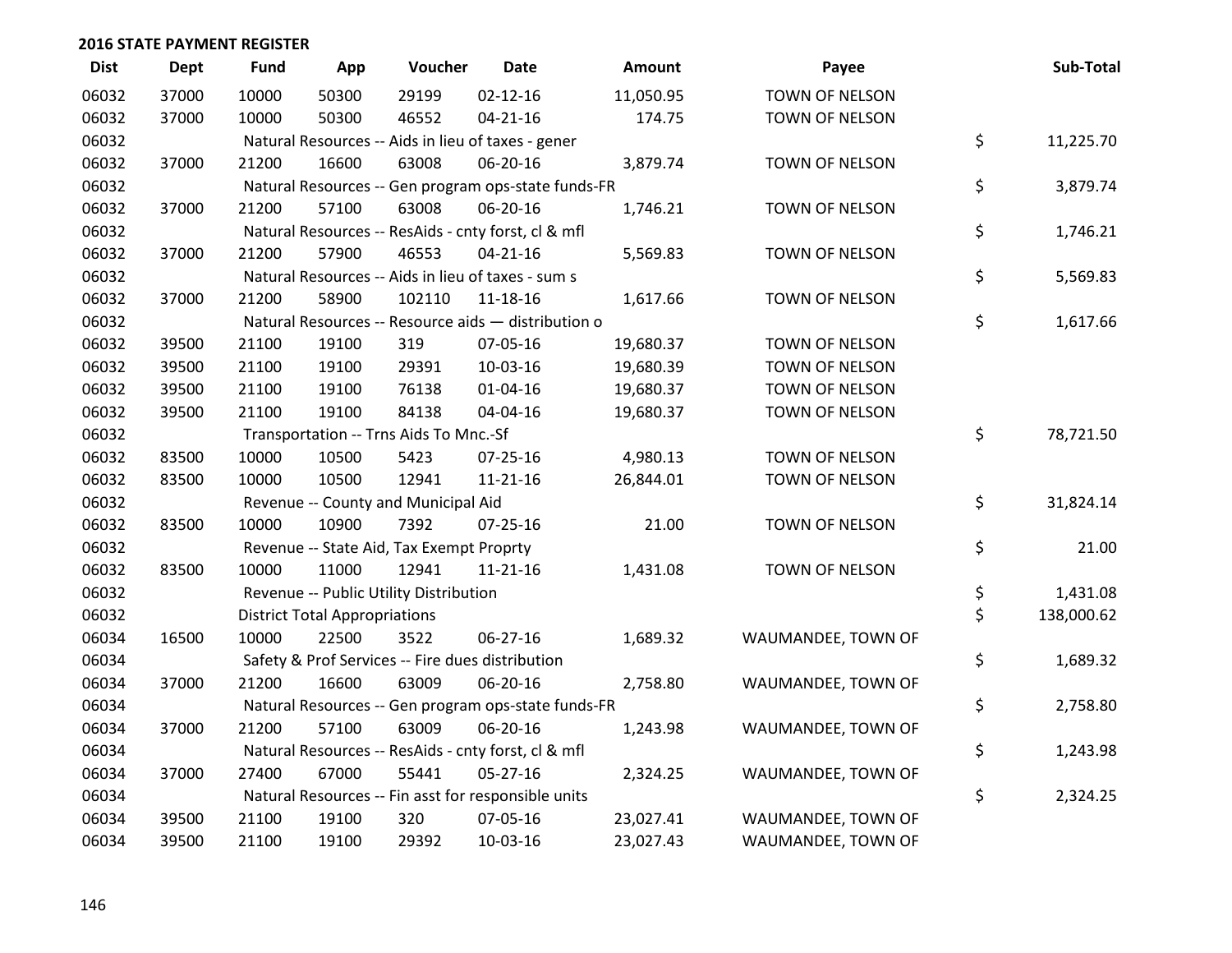| <b>Dist</b> | <b>Dept</b> | <b>Fund</b> | App                                  | Voucher                                  | <b>Date</b>                                        | <b>Amount</b> | Payee                      | Sub-Total        |
|-------------|-------------|-------------|--------------------------------------|------------------------------------------|----------------------------------------------------|---------------|----------------------------|------------------|
| 06034       | 39500       | 21100       | 19100                                | 76139                                    | $01 - 04 - 16$                                     | 23,027.41     | <b>TOWN OF WAUMANDEE</b>   |                  |
| 06034       | 39500       | 21100       | 19100                                | 84139                                    | 04-04-16                                           | 23,027.41     | TOWN OF WAUMANDEE          |                  |
| 06034       |             |             |                                      | Transportation -- Trns Aids To Mnc.-Sf   |                                                    |               |                            | \$<br>92,109.66  |
| 06034       | 83500       | 10000       | 10500                                | 5424                                     | $07 - 25 - 16$                                     | 3,844.69      | WAUMANDEE, TOWN OF         |                  |
| 06034       | 83500       | 10000       | 10500                                | 12942                                    | $11 - 21 - 16$                                     | 20,657.79     | WAUMANDEE, TOWN OF         |                  |
| 06034       |             |             |                                      | Revenue -- County and Municipal Aid      |                                                    |               |                            | \$<br>24,502.48  |
| 06034       | 83500       | 10000       | 10900                                | 7393                                     | $07 - 25 - 16$                                     | 205.00        | WAUMANDEE, TOWN OF         |                  |
| 06034       |             |             |                                      | Revenue -- State Aid, Tax Exempt Proprty |                                                    |               |                            | \$<br>205.00     |
| 06034       | 83500       | 10000       | 11000                                | 12942                                    | $11 - 21 - 16$                                     | 1,138.15      | WAUMANDEE, TOWN OF         |                  |
| 06034       |             |             |                                      | Revenue -- Public Utility Distribution   |                                                    |               |                            | \$<br>1,138.15   |
| 06034       |             |             | <b>District Total Appropriations</b> |                                          |                                                    |               |                            | \$<br>125,971.64 |
| 06111       | 16500       | 10000       | 22500                                | 3523                                     | 06-27-16                                           | 1,030.81      | VILLAGE OF COCHRANE        |                  |
| 06111       |             |             |                                      |                                          | Safety & Prof Services -- Fire dues distribution   |               |                            | \$<br>1,030.81   |
| 06111       | 39500       | 21100       | 19100                                | 321                                      | 07-05-16                                           | 3,482.78      | VILLAGE OF COCHRANE        |                  |
| 06111       | 39500       | 21100       | 19100                                | 29393                                    | 10-03-16                                           | 3,482.81      | <b>VILLAGE OF COCHRANE</b> |                  |
| 06111       | 39500       | 21100       | 19100                                | 76140                                    | $01 - 04 - 16$                                     | 3,482.78      | VILLAGE OF COCHRANE        |                  |
| 06111       | 39500       | 21100       | 19100                                | 84140                                    | 04-04-16                                           | 3,482.78      | VILLAGE OF COCHRANE        |                  |
| 06111       |             |             |                                      | Transportation -- Trns Aids To Mnc.-Sf   |                                                    |               |                            | \$<br>13,931.15  |
| 06111       | 50500       | 10000       | 17400                                | 17034                                    | 04-28-16                                           | 6,431.00      | VILLAGE OF COCHRANE        |                  |
| 06111       |             |             |                                      |                                          | Administration -- HV trans In annual impact fee    |               |                            | \$<br>6,431.00   |
| 06111       | 83500       | 10000       | 10500                                | 5425                                     | $07 - 25 - 16$                                     | 12,322.26     | <b>VILLAGE OF COCHRANE</b> |                  |
| 06111       | 83500       | 10000       | 10500                                | 12943                                    | $11 - 21 - 16$                                     | 69,389.25     | VILLAGE OF COCHRANE        |                  |
| 06111       |             |             |                                      | Revenue -- County and Municipal Aid      |                                                    |               |                            | \$<br>81,711.51  |
| 06111       | 83500       | 10000       | 10900                                | 7394                                     | $07 - 25 - 16$                                     | 460.00        | <b>VILLAGE OF COCHRANE</b> |                  |
| 06111       |             |             |                                      | Revenue -- State Aid, Tax Exempt Proprty |                                                    |               |                            | \$<br>460.00     |
| 06111       | 83500       | 10000       | 11000                                | 12943                                    | $11 - 21 - 16$                                     | 437.04        | VILLAGE OF COCHRANE        |                  |
| 06111       |             |             |                                      | Revenue -- Public Utility Distribution   |                                                    |               |                            | \$<br>437.04     |
| 06111       | 83500       | 52100       | 36300                                | 2936                                     | 03-29-16                                           | 99.06         | VILLAGE OF COCHRANE        |                  |
| 06111       |             |             |                                      | Revenue -- Lottery & Gaming Credit       |                                                    |               |                            | \$<br>99.06      |
| 06111       |             |             | <b>District Total Appropriations</b> |                                          |                                                    |               |                            | \$<br>104,100.57 |
| 06154       | 16500       | 10000       | 22500                                | 3524                                     | 06-27-16                                           | 794.76        | <b>VILLAGE OF NELSON</b>   |                  |
| 06154       |             |             |                                      |                                          | Safety & Prof Services -- Fire dues distribution   |               |                            | \$<br>794.76     |
| 06154       | 37000       | 10000       | 50300                                | 28979                                    | $02 - 12 - 16$                                     | 1,279.76      | <b>VILLAGE OF NELSON</b>   |                  |
| 06154       |             |             |                                      |                                          | Natural Resources -- Aids in lieu of taxes - gener |               |                            | \$<br>1,279.76   |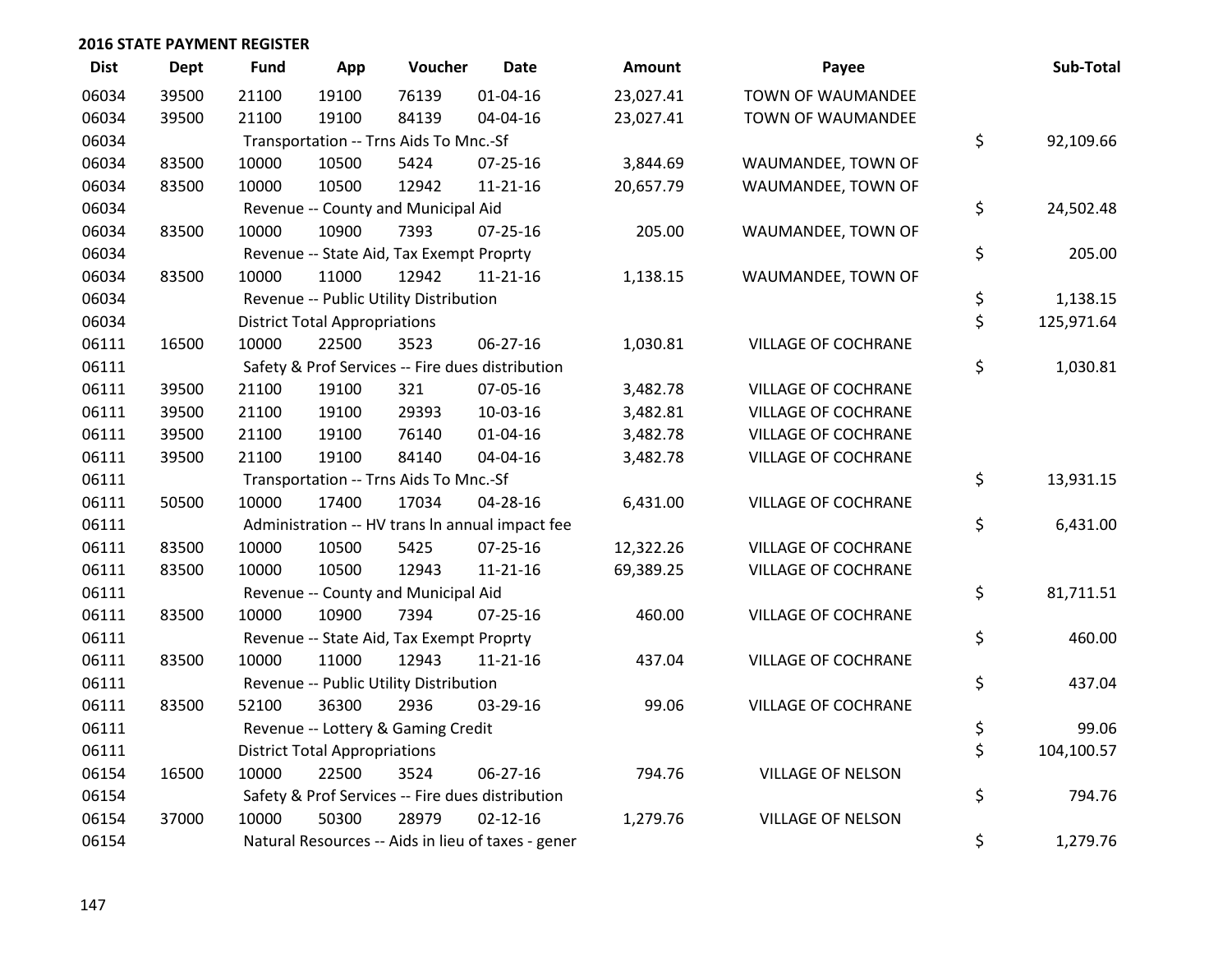| <b>Dist</b> | <b>Dept</b> | <b>Fund</b> | App                                  | Voucher                                             | <b>Date</b>    | Amount    | Payee                    | Sub-Total        |
|-------------|-------------|-------------|--------------------------------------|-----------------------------------------------------|----------------|-----------|--------------------------|------------------|
| 06154       | 37000       | 21200       | 16600                                | 63010                                               | 06-20-16       | 48.74     | <b>VILLAGE OF NELSON</b> |                  |
| 06154       |             |             |                                      | Natural Resources -- Gen program ops-state funds-FR |                |           |                          | \$<br>48.74      |
| 06154       | 37000       | 21200       | 57100                                | 63010                                               | 06-20-16       | 21.90     | <b>VILLAGE OF NELSON</b> |                  |
| 06154       |             |             |                                      | Natural Resources -- ResAids - cnty forst, cl & mfl |                |           |                          | \$<br>21.90      |
| 06154       | 37000       | 21200       | 58900                                | 102111                                              | 11-18-16       | 744.94    | <b>VILLAGE OF NELSON</b> |                  |
| 06154       |             |             |                                      | Natural Resources -- Resource aids - distribution o |                |           |                          | \$<br>744.94     |
| 06154       | 39500       | 21100       | 19100                                | 322                                                 | 07-05-16       | 2,761.68  | <b>VILLAGE OF NELSON</b> |                  |
| 06154       | 39500       | 21100       | 19100                                | 29394                                               | 10-03-16       | 2,761.69  | <b>VILLAGE OF NELSON</b> |                  |
| 06154       | 39500       | 21100       | 19100                                | 76141                                               | $01 - 04 - 16$ | 2,761.68  | <b>VILLAGE OF NELSON</b> |                  |
| 06154       | 39500       | 21100       | 19100                                | 84141                                               | 04-04-16       | 2,761.68  | <b>VILLAGE OF NELSON</b> |                  |
| 06154       |             |             |                                      | Transportation -- Trns Aids To Mnc.-Sf              |                |           |                          | \$<br>11,046.73  |
| 06154       | 83500       | 10000       | 10500                                | 5426                                                | $07 - 25 - 16$ | 16,637.71 | <b>VILLAGE OF NELSON</b> |                  |
| 06154       | 83500       | 10000       | 10500                                | 12944                                               | $11 - 21 - 16$ | 82,067.25 | <b>VILLAGE OF NELSON</b> |                  |
| 06154       |             |             |                                      | Revenue -- County and Municipal Aid                 |                |           |                          | \$<br>98,704.96  |
| 06154       | 83500       | 10000       | 10900                                | 7395                                                | $07 - 25 - 16$ | 27.00     | <b>VILLAGE OF NELSON</b> |                  |
| 06154       |             |             |                                      | Revenue -- State Aid, Tax Exempt Proprty            |                |           |                          | \$<br>27.00      |
| 06154       | 83500       | 10000       | 11000                                | 12944                                               | $11 - 21 - 16$ | 12,704.99 | <b>VILLAGE OF NELSON</b> |                  |
| 06154       |             |             |                                      | Revenue -- Public Utility Distribution              |                |           |                          | \$<br>12,704.99  |
| 06154       | 83500       | 52100       | 36300                                | 2937                                                | 03-29-16       | 583.49    | <b>VILLAGE OF NELSON</b> |                  |
| 06154       |             |             |                                      | Revenue -- Lottery & Gaming Credit                  |                |           |                          | \$<br>583.49     |
| 06154       |             |             | <b>District Total Appropriations</b> |                                                     |                |           |                          | \$<br>125,957.27 |
| 06201       | 16500       | 10000       | 22500                                | 3525                                                | 06-27-16       | 2,371.63  | <b>CITY OF ALMA</b>      |                  |
| 06201       |             |             |                                      | Safety & Prof Services -- Fire dues distribution    |                |           |                          | \$<br>2,371.63   |
| 06201       | 37000       | 21200       | 16600                                | 63011                                               | 06-20-16       | 169.58    | <b>CITY OF ALMA</b>      |                  |
| 06201       |             |             |                                      | Natural Resources -- Gen program ops-state funds-FR |                |           |                          | \$<br>169.58     |
| 06201       | 37000       | 21200       | 57100                                | 63011                                               | 06-20-16       | 76.27     | <b>CITY OF ALMA</b>      |                  |
| 06201       |             |             |                                      | Natural Resources -- ResAids - cnty forst, cl & mfl |                |           |                          | \$<br>76.27      |
| 06201       | 37000       | 27400       | 67000                                | 56340                                               | $05 - 27 - 16$ | 3,922.72  | <b>CITY OF ALMA</b>      |                  |
| 06201       |             |             |                                      | Natural Resources -- Fin asst for responsible units |                |           |                          | \$<br>3,922.72   |
| 06201       | 39500       | 21100       | 19100                                | 323                                                 | 07-05-16       | 12,716.05 | <b>CITY OF ALMA</b>      |                  |
| 06201       | 39500       | 21100       | 19100                                | 29395                                               | 10-03-16       | 12,716.08 | <b>CITY OF ALMA</b>      |                  |
| 06201       | 39500       | 21100       | 19100                                | 76142                                               | $01 - 04 - 16$ | 12,716.05 | <b>CITY OF ALMA</b>      |                  |
| 06201       | 39500       | 21100       | 19100                                | 84142                                               | 04-04-16       | 12,716.05 | <b>CITY OF ALMA</b>      |                  |
| 06201       |             |             |                                      | Transportation -- Trns Aids To Mnc.-Sf              |                |           |                          | \$<br>50,864.23  |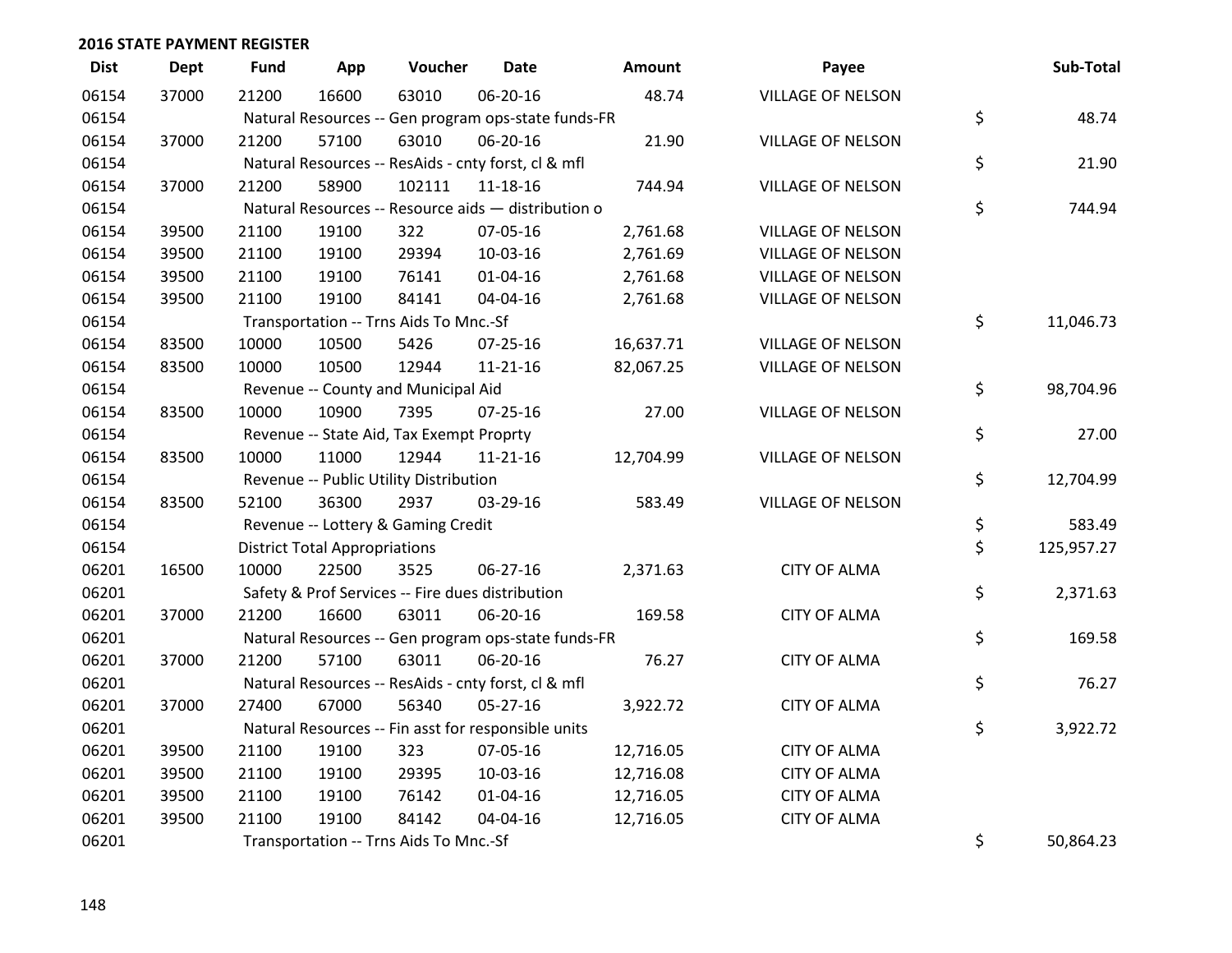| <b>Dist</b> | <b>Dept</b> | Fund  | App                                  | Voucher                                          | <b>Date</b>                                       | Amount     | Payee                       | Sub-Total        |
|-------------|-------------|-------|--------------------------------------|--------------------------------------------------|---------------------------------------------------|------------|-----------------------------|------------------|
| 06201       | 43500       | 10000 | 11900                                | 72632                                            | 09-02-16                                          | 3,655.53   | <b>CITY OF ALMA</b>         |                  |
| 06201       |             |       |                                      |                                                  | Health Services -- Emergency medical services, ai |            |                             | \$<br>3,655.53   |
| 06201       | 45500       | 10000 | 23100                                | 21112                                            | $12 - 21 - 16$                                    | 160.00     | <b>CITY OF ALMA</b>         |                  |
| 06201       |             |       |                                      | Justice -- Law enforcement train, local          |                                                   |            |                             | \$<br>160.00     |
| 06201       | 50500       | 10000 | 17400                                | 17035                                            | 04-28-16                                          | 20,116.00  | <b>CITY OF ALMA</b>         |                  |
| 06201       |             |       |                                      |                                                  | Administration -- HV trans In annual impact fee   |            |                             | \$<br>20,116.00  |
| 06201       | 83500       | 10000 | 10500                                | 5427                                             | $07 - 25 - 16$                                    | 67,153.79  | <b>CITY OF ALMA</b>         |                  |
| 06201       | 83500       | 10000 | 10500                                | 12945                                            | $11 - 21 - 16$                                    | 98,763.16  | <b>CITY OF ALMA</b>         |                  |
| 06201       |             |       |                                      | Revenue -- County and Municipal Aid              |                                                   |            |                             | \$<br>165,916.95 |
| 06201       | 83500       | 10000 | 10900                                | 7396                                             | $07 - 25 - 16$                                    | 104.00     | <b>CITY OF ALMA</b>         |                  |
| 06201       | 83500       | 10000 | 10900                                | 9560                                             | $07 - 25 - 16$                                    | 57.00      | <b>CITY OF ALMA</b>         |                  |
| 06201       |             |       |                                      | Revenue -- State Aid, Tax Exempt Proprty         |                                                   |            |                             | \$<br>161.00     |
| 06201       | 83500       | 10000 | 11000                                | 12945                                            | $11 - 21 - 16$                                    | 277,100.00 | <b>CITY OF ALMA</b>         |                  |
| 06201       |             |       |                                      | Revenue -- Public Utility Distribution           |                                                   |            |                             | \$<br>277,100.00 |
| 06201       | 83500       | 52100 | 36300                                | 2938                                             | 03-28-16                                          | 616.28     | <b>CITY OF ALMA</b>         |                  |
| 06201       |             |       |                                      | Revenue -- Lottery & Gaming Credit               |                                                   |            |                             | \$<br>616.28     |
| 06201       |             |       | <b>District Total Appropriations</b> |                                                  |                                                   |            |                             | \$<br>525,130.19 |
| 06206       | 16500       | 10000 | 22500                                | 3526                                             | 06-27-16                                          | 3,050.67   | <b>CITY OF BUFFALO CITY</b> |                  |
| 06206       |             |       |                                      | Safety & Prof Services -- Fire dues distribution |                                                   |            |                             | \$<br>3,050.67   |
| 06206       | 39500       | 21100 | 19100                                | 324                                              | 07-05-16                                          | 10,019.10  | <b>CITY OF BUFFALO CITY</b> |                  |
| 06206       | 39500       | 21100 | 19100                                | 29396                                            | 10-03-16                                          | 10,019.10  | <b>CITY OF BUFFALO CITY</b> |                  |
| 06206       | 39500       | 21100 | 19100                                | 76143                                            | $01 - 04 - 16$                                    | 10,019.10  | <b>CITY OF BUFFALO CITY</b> |                  |
| 06206       | 39500       | 21100 | 19100                                | 84143                                            | 04-04-16                                          | 10,019.10  | <b>CITY OF BUFFALO CITY</b> |                  |
| 06206       |             |       |                                      | Transportation -- Trns Aids To Mnc.-Sf           |                                                   |            |                             | \$<br>40,076.40  |
| 06206       | 50500       | 10000 | 17400                                | 17036                                            | 04-28-16                                          | 2,950.00   | <b>CITY OF BUFFALO CITY</b> |                  |
| 06206       |             |       |                                      |                                                  | Administration -- HV trans In annual impact fee   |            |                             | \$<br>2,950.00   |
| 06206       | 83500       | 10000 | 10500                                | 5428                                             | $07 - 25 - 16$                                    | 9,533.85   | <b>CITY OF BUFFALO CITY</b> |                  |
| 06206       | 83500       | 10000 | 10500                                | 12946                                            | $11 - 21 - 16$                                    | 53,603.55  | <b>CITY OF BUFFALO CITY</b> |                  |
| 06206       |             |       |                                      | Revenue -- County and Municipal Aid              |                                                   |            |                             | \$<br>63,137.40  |
| 06206       | 83500       | 10000 | 10900                                | 7397                                             | $07 - 25 - 16$                                    | 26.00      | <b>CITY OF BUFFALO CITY</b> |                  |
| 06206       |             |       |                                      | Revenue -- State Aid, Tax Exempt Proprty         |                                                   |            |                             | \$<br>26.00      |
| 06206       | 83500       | 10000 | 11000                                | 12946                                            | $11 - 21 - 16$                                    | 438.27     | <b>CITY OF BUFFALO CITY</b> |                  |
| 06206       |             |       |                                      | Revenue -- Public Utility Distribution           |                                                   |            |                             | \$<br>438.27     |
| 06206       | 83500       | 52100 | 36300                                | 2939                                             | 03-29-16                                          | 1,848.45   | <b>CITY OF BUFFALO CITY</b> |                  |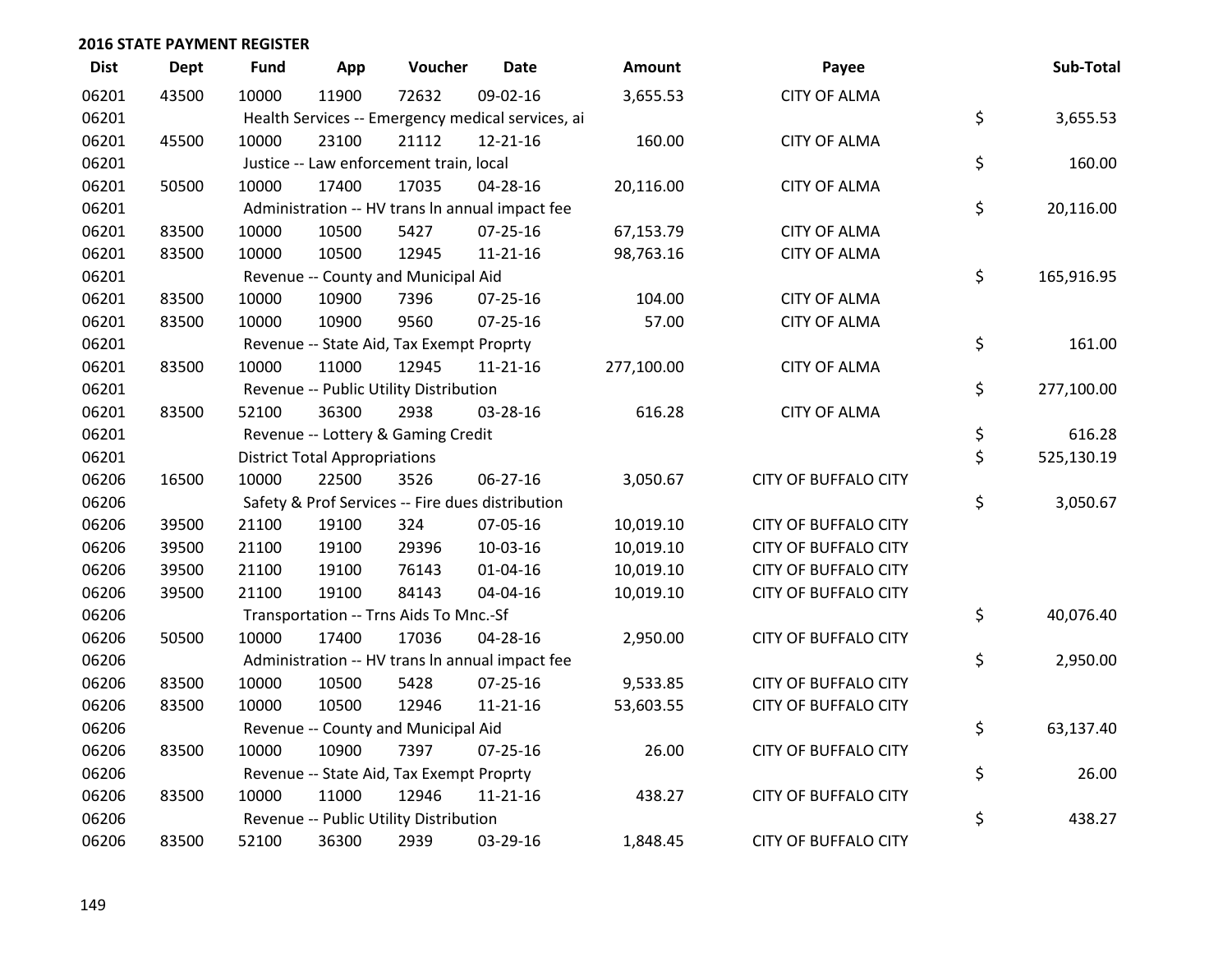| <b>Dist</b> | <b>Dept</b> | <b>Fund</b> | App                                    | Voucher                                             | <b>Date</b>    | Amount     | Payee                        |    | Sub-Total  |
|-------------|-------------|-------------|----------------------------------------|-----------------------------------------------------|----------------|------------|------------------------------|----|------------|
| 06206       |             |             |                                        | Revenue -- Lottery & Gaming Credit                  |                |            |                              | \$ | 1,848.45   |
| 06206       |             |             | <b>District Total Appropriations</b>   |                                                     |                |            |                              | \$ | 111,527.19 |
| 06226       | 16500       | 10000       | 22500                                  | 3527                                                | 06-27-16       | 1,902.08   | <b>CITY OF FOUNTAIN CITY</b> |    |            |
| 06226       |             |             |                                        | Safety & Prof Services -- Fire dues distribution    |                |            |                              | \$ | 1,902.08   |
| 06226       | 37000       | 21200       | 16600                                  | 63012                                               | 06-20-16       | 67.96      | <b>CITY OF FOUNTAIN CITY</b> |    |            |
| 06226       |             |             |                                        | Natural Resources -- Gen program ops-state funds-FR |                |            |                              | \$ | 67.96      |
| 06226       | 37000       | 21200       | 57100                                  | 63012                                               | 06-20-16       | 30.54      | <b>CITY OF FOUNTAIN CITY</b> |    |            |
| 06226       |             |             |                                        | Natural Resources -- ResAids - cnty forst, cl & mfl |                |            |                              | \$ | 30.54      |
| 06226       | 37000       | 27400       | 67000                                  | 56218                                               | $05 - 27 - 16$ | 4,404.67   | <b>CITY OF FOUNTAIN CITY</b> |    |            |
| 06226       |             |             |                                        | Natural Resources -- Fin asst for responsible units |                |            |                              | \$ | 4,404.67   |
| 06226       | 39500       | 21100       | 19100                                  | 325                                                 | 07-05-16       | 6,661.67   | <b>CITY OF FOUNTAIN CITY</b> |    |            |
| 06226       | 39500       | 21100       | 19100                                  | 29397                                               | $10-03-16$     | 6,661.70   | <b>CITY OF FOUNTAIN CITY</b> |    |            |
| 06226       | 39500       | 21100       | 19100                                  | 76144                                               | $01 - 04 - 16$ | 6,661.67   | <b>CITY OF FOUNTAIN CITY</b> |    |            |
| 06226       | 39500       | 21100       | 19100                                  | 84144                                               | 04-04-16       | 6,661.67   | <b>CITY OF FOUNTAIN CITY</b> |    |            |
| 06226       |             |             | Transportation -- Trns Aids To Mnc.-Sf |                                                     |                |            |                              |    |            |
| 06226       | 83500       | 10000       | 10500                                  | 5429                                                | 07-25-16       | 30,968.43  | <b>CITY OF FOUNTAIN CITY</b> |    |            |
| 06226       | 83500       | 10000       | 10500                                  | 12947                                               | 11-21-16       | 175,381.50 | <b>CITY OF FOUNTAIN CITY</b> |    |            |
| 06226       |             |             |                                        | Revenue -- County and Municipal Aid                 |                |            |                              | \$ | 206,349.93 |
| 06226       | 83500       | 10000       | 10900                                  | 7398                                                | $07 - 25 - 16$ | 536.00     | <b>CITY OF FOUNTAIN CITY</b> |    |            |
| 06226       |             |             |                                        | Revenue -- State Aid, Tax Exempt Proprty            |                |            |                              | \$ | 536.00     |
| 06226       | 83500       | 10000       | 11000                                  | 12947                                               | $11 - 21 - 16$ | 172.88     | <b>CITY OF FOUNTAIN CITY</b> |    |            |
| 06226       |             |             |                                        | Revenue -- Public Utility Distribution              |                |            |                              | \$ | 172.88     |
| 06226       | 83500       | 52100       | 36300                                  | 2940                                                | 03-29-16       | 799.12     | <b>CITY OF FOUNTAIN CITY</b> |    |            |
| 06226       |             |             |                                        | Revenue -- Lottery & Gaming Credit                  |                |            |                              | \$ | 799.12     |
| 06226       |             |             | <b>District Total Appropriations</b>   |                                                     |                |            |                              | \$ | 240,909.89 |
| 06251       | 16500       | 10000       | 22500                                  | 3528                                                | 06-27-16       | 6,230.09   | <b>CITY OF MONDOVI</b>       |    |            |
| 06251       |             |             |                                        | Safety & Prof Services -- Fire dues distribution    |                |            |                              | \$ | 6,230.09   |
| 06251       | 37000       | 10000       | 50300                                  | 46237                                               | $04 - 21 - 16$ | 45.56      | <b>CITY OF MONDOVI</b>       |    |            |
| 06251       |             |             |                                        | Natural Resources -- Aids in lieu of taxes - gener  |                |            |                              | \$ | 45.56      |
| 06251       | 39500       | 21100       | 18500                                  | 58888                                               | 12-05-16       | 11,238.00  | <b>CITY OF MONDOVI</b>       |    |            |
| 06251       |             |             |                                        | Transportation -- Hwy Sfty Loc Aid Ffd              |                |            |                              | \$ | 11,238.00  |
| 06251       | 39500       | 21100       | 19100                                  | 326                                                 | 07-05-16       | 34,401.15  | <b>CITY OF MONDOVI</b>       |    |            |
| 06251       | 39500       | 21100       | 19100                                  | 29398                                               | 10-03-16       | 34,401.18  | <b>CITY OF MONDOVI</b>       |    |            |
| 06251       |             |             |                                        | Transportation -- Trns Aids To Mnc.-Sf              |                |            |                              | \$ | 68,802.33  |